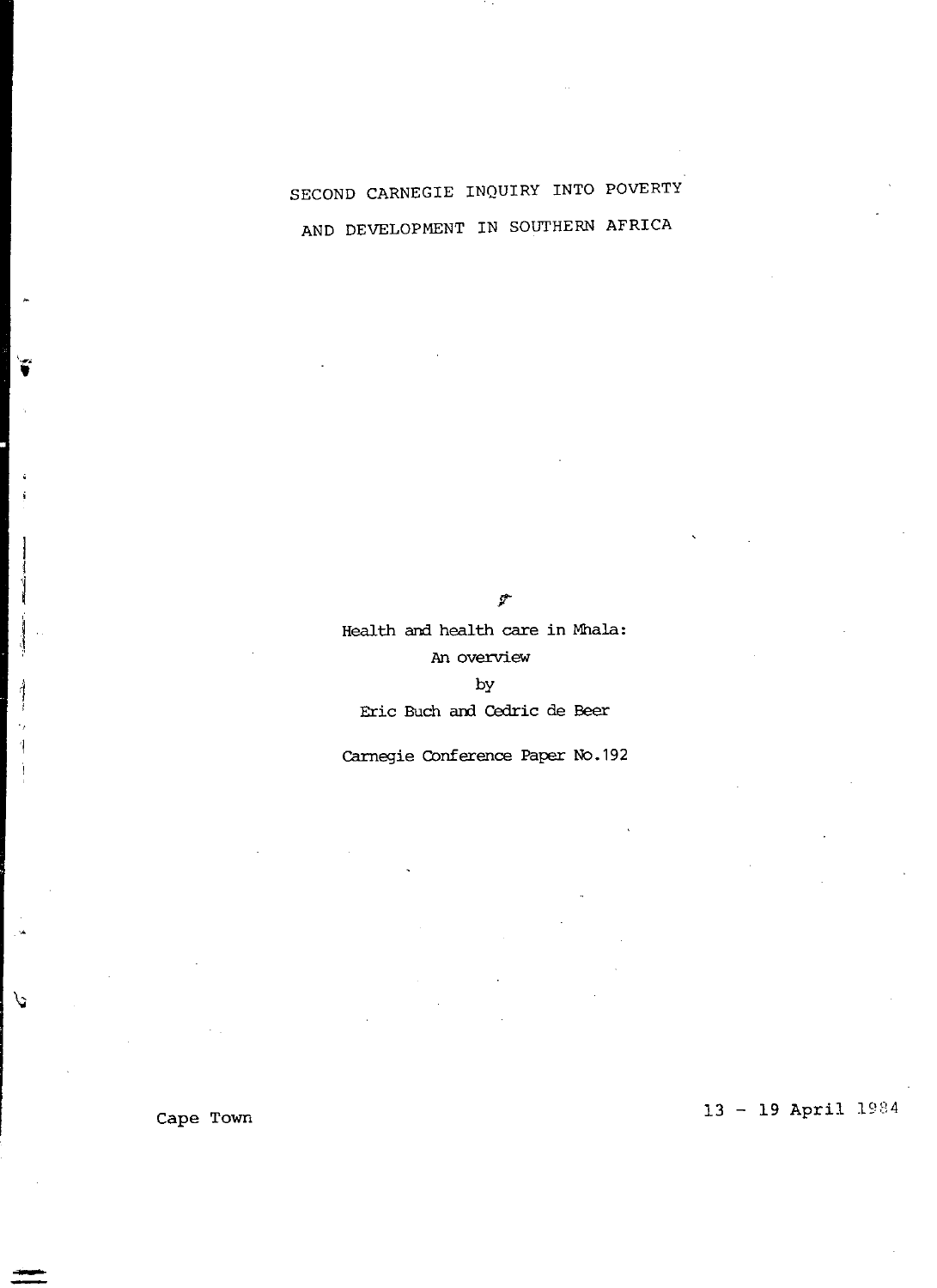# ISBN 0 7992 0774 8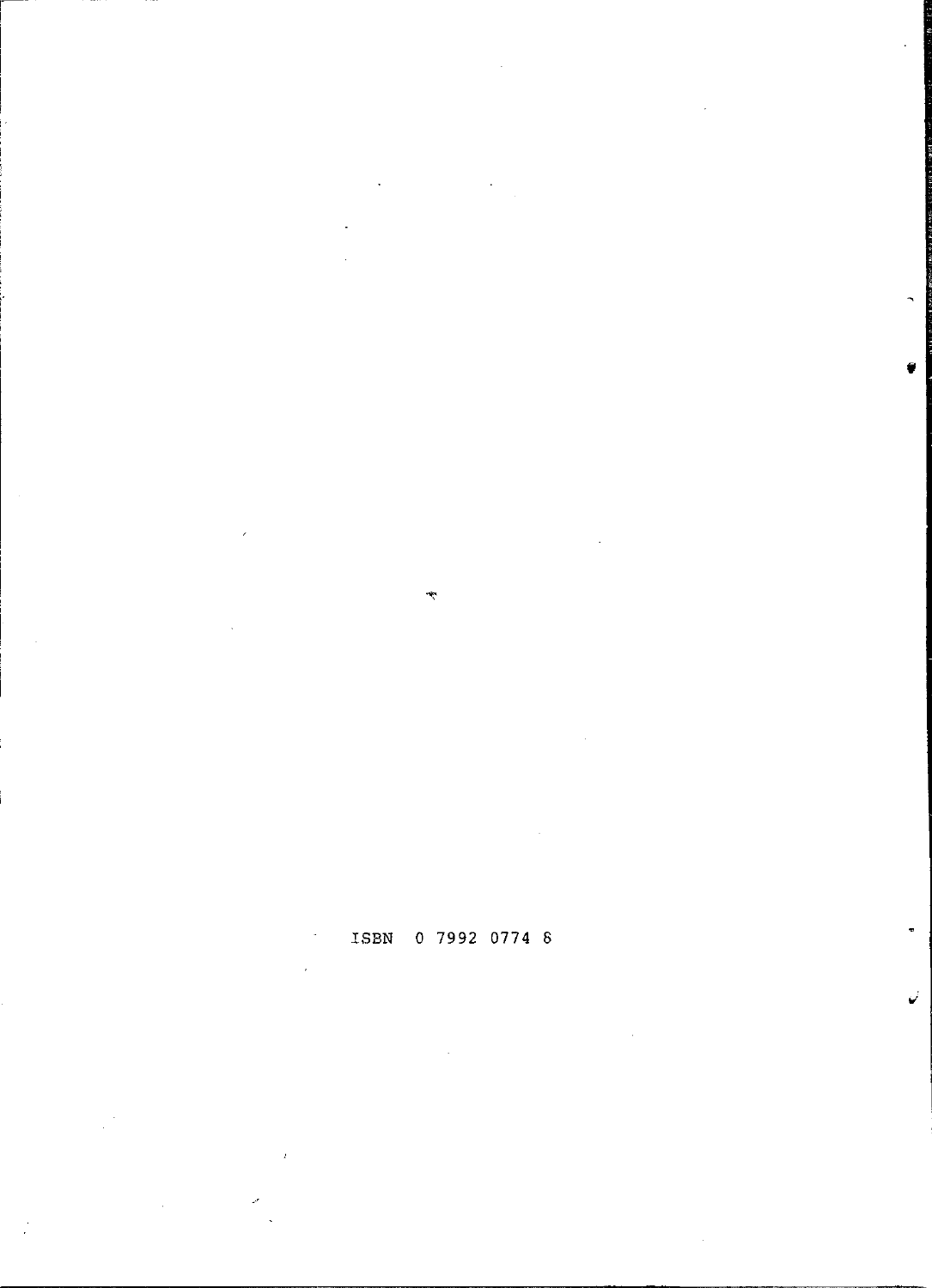## **PREFACE**

Gazankulu is one of South Africa's so-called "black states". The Mhala district is an isolated is  $\pi$ idway between Nelspruit and Tzaneen. It is typical bushveld with limited water and poor agricult **potential. 152,000 people live in Mhala's 57 villages which vary in size and infrastructure. Hea services 3re underdeveloped and comprise one 260-bed hospital (Tintswalo),** on~ **health** centre~ **ten clinics and a mobile clinic.** 

Why did Wits Medical School become involved here? It was by both design and fate. At Wits we had people interested in rural health and a benefactor (Anglo American Chairman's Fund) prepared to sponsor **rural health work. The government has encouraged the various medical schools to become involved in rural health 'care and has designated schools to particular "homelands".** 

So we became involved in Gazankulu and the Health Services Development Unit (HSDU), a project of the Wits Department of Community Health, was established. The objectives of the Unit are the training of **appropriate health service staff I the expansion and development of clinic services and the creation of a health service which is community supportive and responsive to "local needs. To succeed we need the**  goodwill, support and respect of the community and the wholehearted backing of the existing health service.

**This paper and the others of the HSDU are reflections, analyses, recommendations and ideas and are the product of our first two years' experience. Opinions expressed are based on the critical analysis of hard data on the one hand and on personal impressions on the other. Whatever the opinion, it has been acquired by first hand and sustained personal experience.** 

**The papers cover three aspects of our experience:** 

#### 1. The State of Health and Health Care in Mhala

- a. Health and Health Care in Mhala : an overview.
- b. The Nutritional Status of Children I **5 years.**
- 2. A Critique of Some Health Service Interventions in Mhala
	- a. Community Health Workers in Mhala : Perversion of a Progressive Concept?
	- **b.. How well" do our Rural Clinics Function?**
	- c. Reviewing the Health Centre Policy.
	- d. Mobile Clinics : What can and do they Achieve?
- 3. Health Service Interventions by the Wits HSDU
	- a. Do Primary Health Care Nurses in Gazankulu provide Second Class Cheap Care to the Poor?
	- **b. Can good Tuberculosis Services be provided in the Face of Poverty?**
	- c. School Health Services : Problems and Prospects.
	- **d. Mass Immunisation Campaigns - The Tintswalo Experience.**

The message is that:

l, I

 $\mathbf{t}$ 

- Health care in Mhala is inadequate.
- **This care can be improved without preceding changes in the present economic and political systems.**
- **- Such improvement is "limited by social, economic and political constraints which are the root cause of much illness.**
- 

cause or much illness.<br>In acknowledging all who have worked in or with HSDU it must be remembered that health service ,---------------<br>In acknowledging all who have worked in or with HSDU it must be remembered that health development is a team effort. Many of the people of Mhala, the hospital staff, primarily **Dave Stephenson as superintendent and the community health nurses, Or Erica Sutter and the**  superintendents and staff of Gazankulu's other hospitals, the health department led by Dr Roos and, more recently, Dr Robert, and the Chief Minister of Gazankulu have all contributed to the establish. and development of the Unit. The Chairman's Fund of Anglo American and the University of the **Witwatersrand nave provided the infrastructure ..** 

**The action has come from Anita and Bob Backentose, Eric Bucn, Rob CDllins, Cedric de Beer,**  Clive Evian, Vic Gordeuk, Merryl Hammond, Thoko Maluleka, Shirley Maswanganyi, Sanilesiwe Mtetwa, **Dipuo Mosoue, Robert Waugh and Merrick Zwarenstein.** 

JOHN GEAR DIRECTOR - HSDU **MARCH 1984**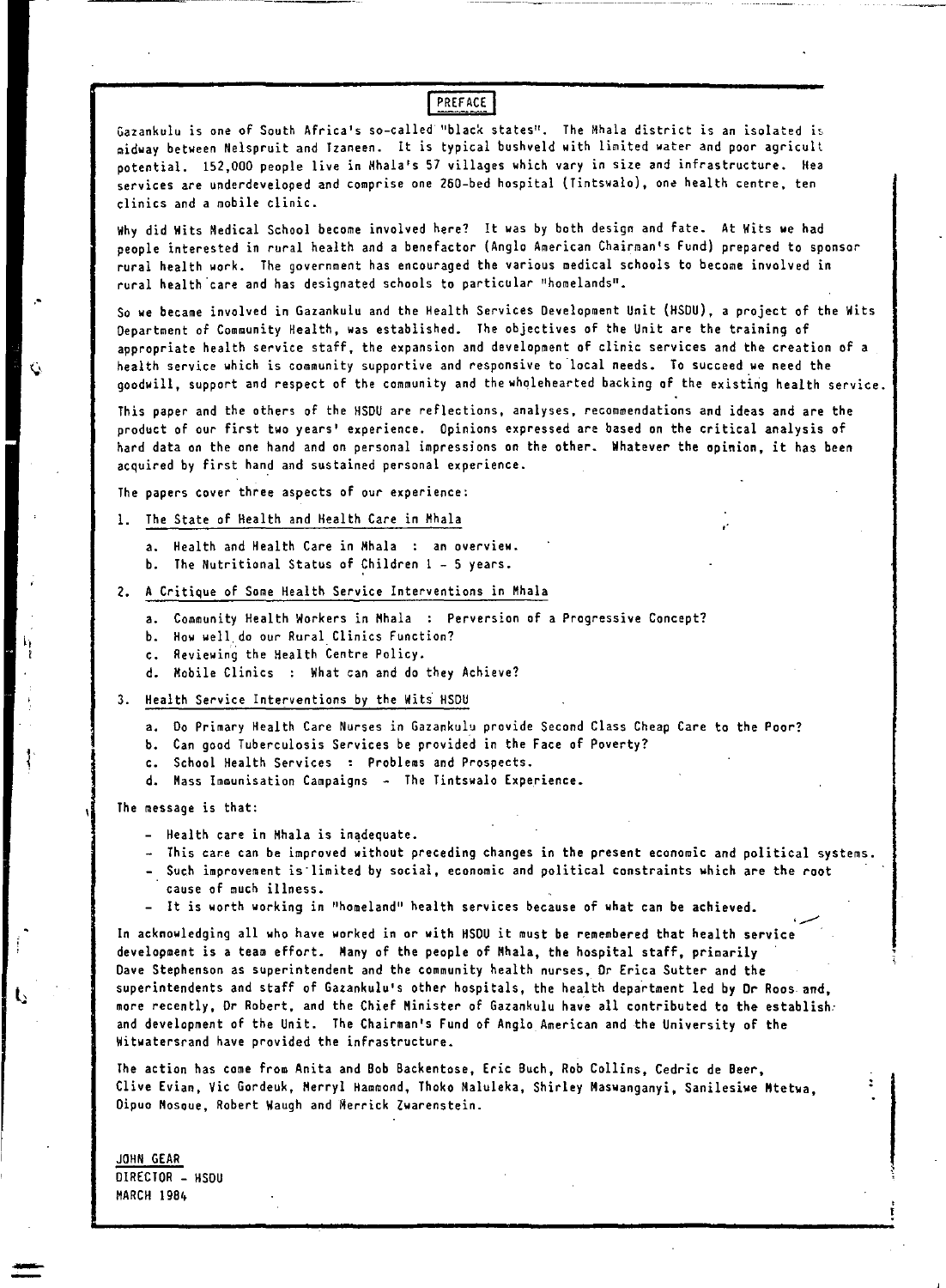## . HEALTH AND HEALTH CARE IN MHALA - AN OVERVIEW

1.

## Eric Buch & Cedric de Beer

## INTRODUCTION

We know that there is extensive poverty in the homelands and that this poverty<br>must be understood. in terms of the history and economic and political structures of South Africa. The link between these factors and health and health services has been explored theoretically elsewhere.  $(1,2,3,4)$ .

This paper focuses on to the day to day realities that exist in health and health care in one homeland area, the Mhala district of Gazankulu. It is an overview, the details of which are explored in other papers presented to this conference (see Preface).

Mhala is a representative homeland area. It's poor socio-economic circumstances lead to health problems that are associated with poverty. The health service cannot overcome this poverty and does not provide high quality accessible health care. The homeland policy creates further difficulties because it fragments services and forces divisions between people. This paper explores these concepts, and argues that it is nonetheless worthwhile trying to develop health services within current constraints. The arguments presented will be based on hard fact and on understanding gained through personal experience. In some instances we do not have the data to present the commonly used indices. In these cases we have used alternative indicators.

#### SOCIO-ECONOMIC CONDITIONS

An extensive study undertaken by the "Institute for Development Studies of the Rand Afrikaans University" (5) has shown the extent of poverty in Gazankulu as a whole, and in Mhala. How do the problems of land, food, water, transport and education affect the people on a day to day basis?

#### land

There are 152, 000 people living in the 1 204 sq.km. of Mhala. $\cdot$  The population density is 126,2 people per sq. km., but most people live in closely spaced villages. They have.limited access to land. The average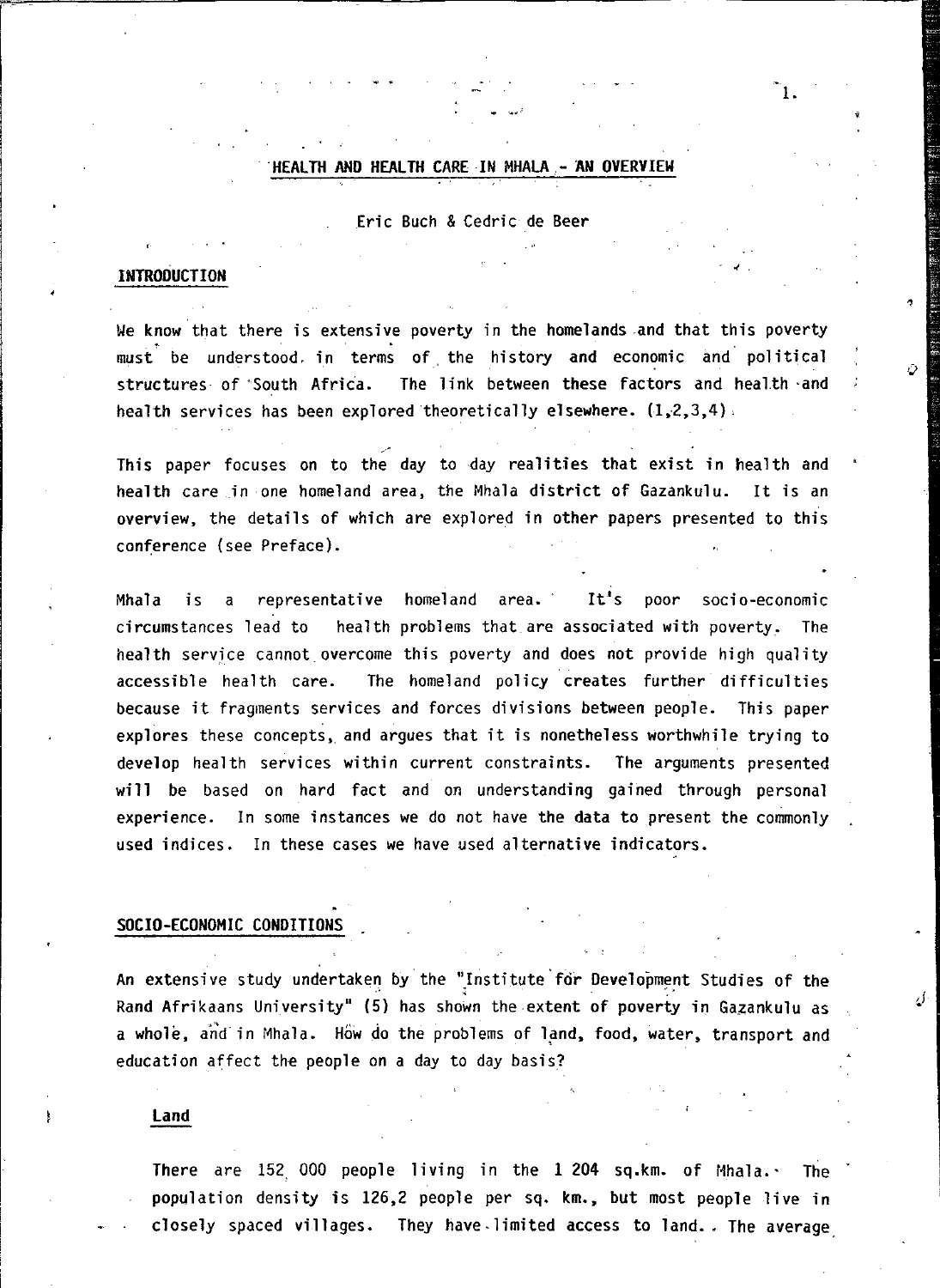plot is  $1/4$  hectare. People are given a further two hectares if this i available.

## **Food**

 $\bullet$ 

Ł,

ţ.

ì

÷

ŕ.

People are not able to produce enough food on their land and do not have enough money to purchase it. The extent of malnutrition in the district (see later). reinforces this fact.

Even in the best years a harvest will not provide food supplies for more than five months. Irrigation is only available in the few special development projects.

The average family receives between R40-R50"a month. mostly in remittances from migrant labourers. This covers all purchases for the family (average size = 5), including food. This is inadequate under any circumstances, but is worsened by the high cost of food in rural areas. (Table 1)

| Item                         | Cost at a<br>Nelspruit<br>Supermarket | Cost in<br>Mhala | % increase |
|------------------------------|---------------------------------------|------------------|------------|
| Full Cream Milkpowder (500g) | R3,65                                 | R5,15            | 41,1%      |
| Mealie Meal (5kg)            | R1,99                                 | R2,86            | 43,7%      |
| Pilchards (215q)             | 55c                                   | 72c              | 30,9%      |
| Sugar (1kg)                  | 66c                                   | 80c              | 21,2%      |
| Salt (500g)                  | 24c                                   | 30c              | 25.0%      |
| Tea (125g)                   | 96c                                   | R1,17            | 21,9%      |
| Brown Bread (loaf)           | 29c                                   | 35c              | 20,7%      |
| Eggs $(1/2$ doz.)            | 56c                                   | * 71c            | 26,8%      |

# TABLE 1 THE COST OF BASIC FOODS IN MHALA\* AND IN NELSPRUIT (6)

\*The "cost of foods in Mhala" is the average price of 8 shops in the middle of the district.

#### Water

-

165 boreholes are the main source of water in Mhala. 31 boreholes have engines and 29 have reservoirs. Most boreholes feed into a single standpipe, but some have more than one outlet. The tap to population ratio is 1:760.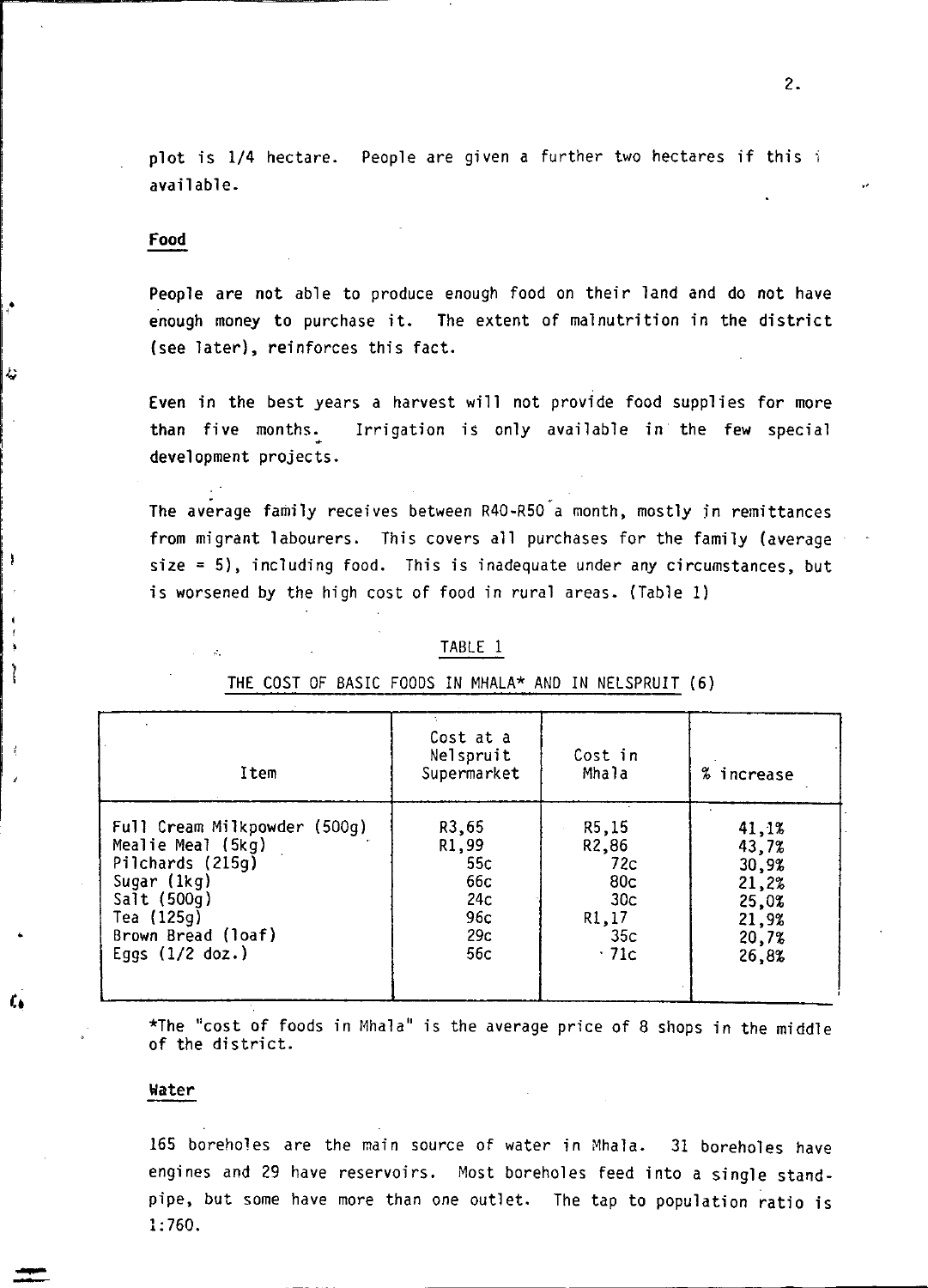The water situation is worsened by the distribution of boreholes and by inadequate maintenance. In April 1982 seven villages (population = 15 582) had no boreholes, and a further 6 (population =  $16,846$ ) had all their boreholes out of order. This meant that 32 428 (48,6%) of the 66 615 people in the 25 villages of Mhala South did not have access to clean water.

## Transport

There is no bus service and only 5km of tarred road in Mhala. Transport is based on taxis whose fares are beyond the means of most people - 80 cents for a return trip from the nearest village to the hospital and R16,00 from the furthest. At night this increases to RI0,OO and R80,OO respectively.

## Education

The primary schools in Mhala have one teacher for every 53 pupils. Many teachers are not qualified. There are shortages of classrooms and textbooks; often as few as five textbooks for a class of 60.

Given this poor socio-economic profile, the disease patterns in Mhala are not surprising.

#### THE DISEASES

The major health problems are diseases associated with poverty and with an increase in practices that are potentially harmful to health.

## The diseases of poverty

#### Malnutrition

At least 5 021 (26,3%) of 19 021 1-5 year old children are malnourished; 804 (4,3%) seriously (7). The school health service found 39,6% of 2 609 school chil dren had not had any food before coming to school.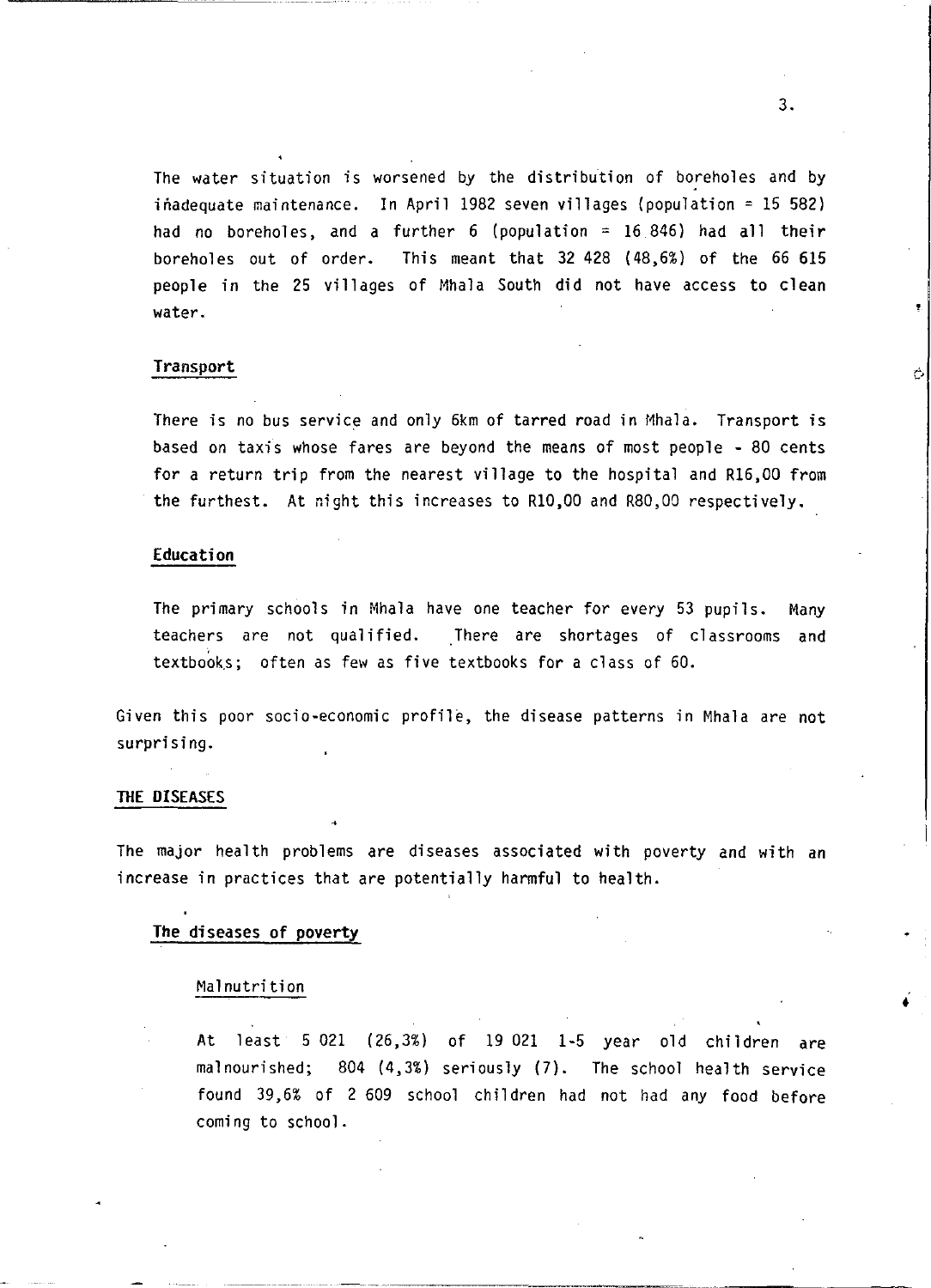## Tuberculosis

Tintswalo had 279 confirmed admissions of TB in 1983. A more accurate reflection of the TB problem is that 895 (46,3%) of 1 935 children in sub-A and sub-B had PPDs measuring 15mm or more (8). Most of these children need TB treatment.

## Typhoid

,"

 $\overline{\phantom{a}}$ 

Confirmed typhoid admissions have increased steadily from III in 1976 to 830 in 1982. (Table·2) Typhoid is endemic in our area. (Table 3)

## TABLE 2

CONFIRMED TYPHOID ADMISSIONS PER ANNUM TO TINTSWALO HOSPITAL : 1976-1983

| 1976 | 1977 | 1978 | 1979 | 1980 | 1981 | 1982 | 1983 |
|------|------|------|------|------|------|------|------|
| 111  | 204  | 326  | 528  | 644  | 663  | 830  | 685  |

## TABLE 3

CONFIRMED TYPHOID ADMISSIONS PER MONTH TO TINTSWALO HOSPITAL : 1976-1983

|  | Jan Feb   Mar   Apr   May   Jun   Jul   Aug   Sep   Oct   Nov   Dec |  |  |  |  |  |
|--|---------------------------------------------------------------------|--|--|--|--|--|
|  |                                                                     |  |  |  |  |  |

Cholera

Cholera struck Mhala in 1981. 41 Cases were confirmed.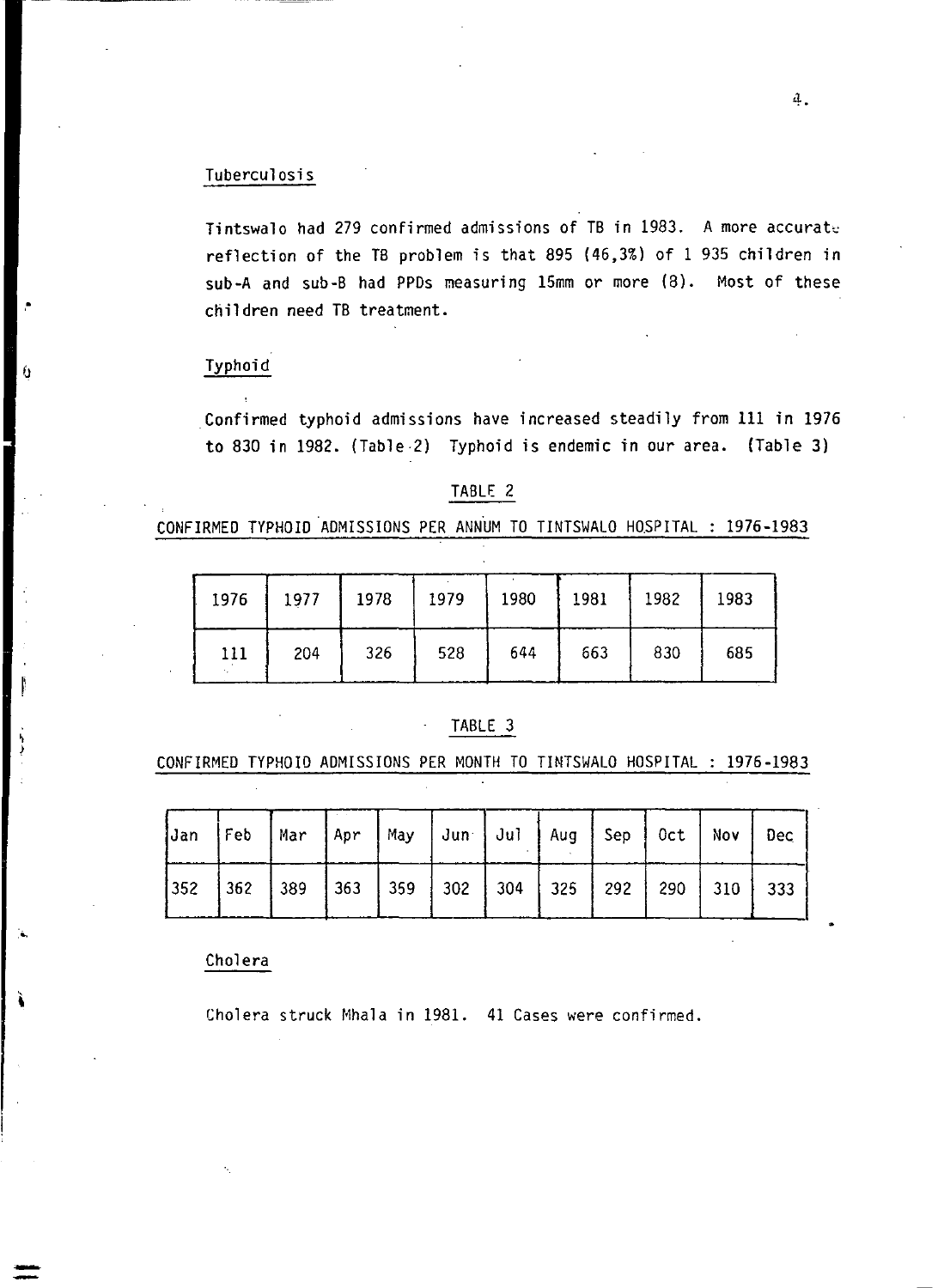## Diseases in the children"s ward:

Tables 4 and 5 show that: diseases: associated with poverty dominate the reasons for admissions: to; the childrens: ward, and for deaths. 63.9% of admissions are caused by  $V$  diseases. All are associated with poverty. 69,7% of the deaths were due to 3 poverty associated causes.

| CAUSE OF ADMISSION                                                                                                                                                                             | NUMBER OF ADMISSIONS                               | % OF TOTAL                                                       |
|------------------------------------------------------------------------------------------------------------------------------------------------------------------------------------------------|----------------------------------------------------|------------------------------------------------------------------|
| Gastroenteritis $+f$ - dehydration<br>Kwashiorkor and/or marasmus:<br>Pneumonia<br>Typhoid<br>Skin infections<br>Parafin ingestion<br>Burns<br>$\mathcal{L}_{\mathcal{L}}$<br>All other causes | 271<br>175<br>153<br>64.<br>64<br>62<br>59<br>479. | 20,4%<br>13.2%<br>11.5%<br>4.8%<br>4,8%<br>4.7%<br>4.4%<br>36.1% |
| Total admissions.                                                                                                                                                                              | 100.0%                                             |                                                                  |

liABhE 4:·

## CAUSES OF ADMISSIONS TO TINESWALO: HOSPITAL. CHILDRENS: WARD: :: JAN~DEC: 1983:

Note: Only those causes resulting in more than 50 admissions: are speciffied individually. The rest are included in the "all' other causes" category. Many of these are: also associated with poventy.

 $5.$ 

Ś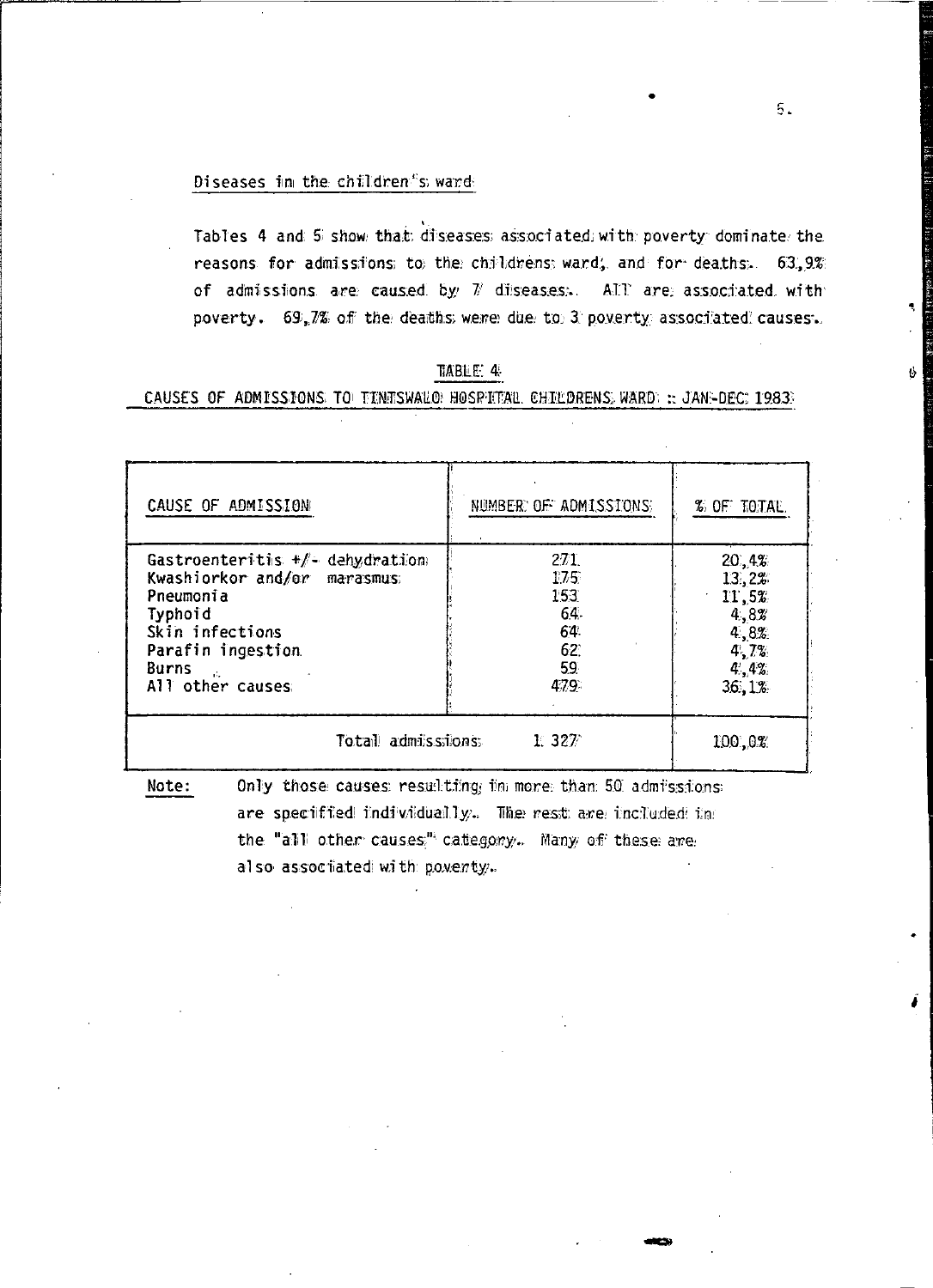|  |  |  | TABLE 5 |                                                                         |  |  |
|--|--|--|---------|-------------------------------------------------------------------------|--|--|
|  |  |  |         | CAUSES OF DEATH IN THE TINTSWALO HOSPITAL CHILDRENS WARD : JAN-DEC 1983 |  |  |

| CAUSE OF DEATH                                                                                | NUMBER OF DEATHS | % OF TOTAL                       |
|-----------------------------------------------------------------------------------------------|------------------|----------------------------------|
| Gastroenteritis and dehydration<br>Kwashiorkor and/or marasmus<br>Tetanus<br>All other causes | 26<br>10<br>23   | 34,2%<br>22,4%<br>13,2%<br>30.3% |
| – −Total deaths                                                                               | 76               | 100,00%                          |

## **Hannful Health Behaviour**

•

--

There is a growing shift towards practices that are potentially harmful to health. Highly refined diets are now prevalent, as is the use of infant formula foods, alcohol, cigarettes and skin lighteners. These practices are harmful in any society, but are more so in poor communities, because they misdirect scarce resources and because people have not been warned. about the harm that may befall them.

## Diet

The staple diet used to be unrefined maize, with peanuts and dark green leafy vegetables as relish. Now only refined maize is available, which people eat with sugar, cabbage or tomatoes; and so proteins roughage and vitamins are lost.

The traditional diet is not being encouraged and people do not realise that the changes they are making are for the worse. For example, only 22% of 46 mothers interviewed in an infant feeding study believed that peanuts were an important food (9).

The study just referred to (9) found that 80% of mothers had given their infants carbonated soda drinks, 96% "chips" and 92% sweets.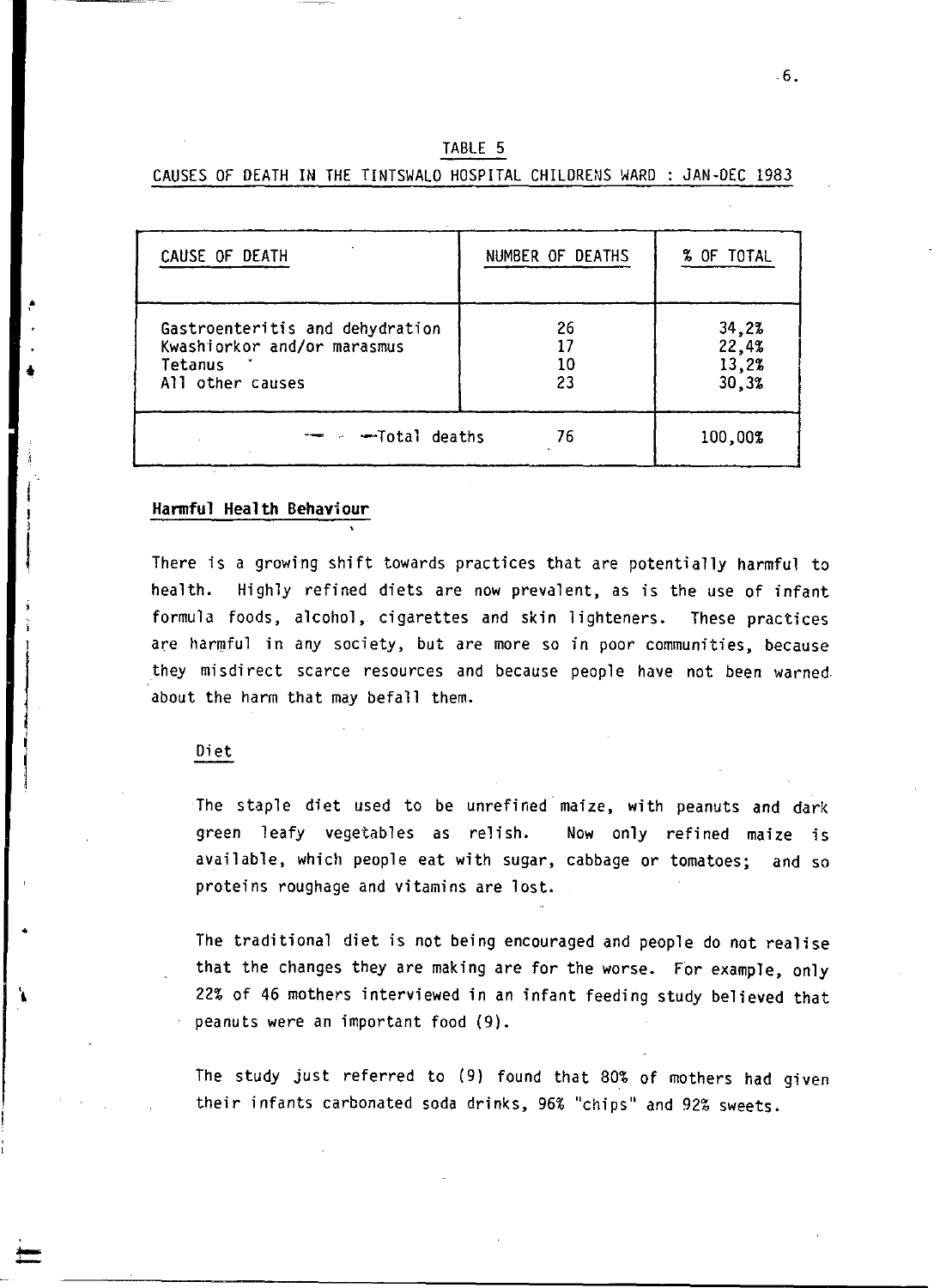#### Infant formula foods (IFF)

One third of the m'others in the infant feeding study said that they use IFFs, and had started before their child was 6 months old (9). , They did not chlorinate or boil their water before using it and overdiluted the mixture, to make the IFF stretch further.

Sadly, the use of infant formula foods is encouraged by the local branch of the Gazankulu Nursing Association. The nurses sell 'Lactogen' as "a service to the communi ty" and to "earn funds for their association." They have failed to realise that because Lactogen is the only item available for sale at their clinics, people will perceive it to have the nurses stamp of approval. Nurses are even encouraged to market it, "to help their association."

## Alcohol

The alcohol trade is flourishing and is supported by extensive radio advertising. Bottle store owners will not part with exact sales figures, but say that business is "very good". This is confirmed by the number of powerful people getting into the bottle store business. 8 of the 14 bottle stores in Mhala are owned by chiefs, headmen or ex-members of the Gazankulu parliament. The Shangaan-Tsonga development corporation also owns one.

## Cigarettes

Cigarette sales are increasing steadily. They also point out that people have changed from single cigarettes to buying packets and that the demand for new brands is increasing. Many people now prefer status brands, such as "Bensoh and Hedges Gold" and "Dunhill".

### Skin lighteners

The skin lightener market has expanded rapidly in the last few years. Sales have jumped and the number of products on the rural market is increasing all the time.

**7.** 

•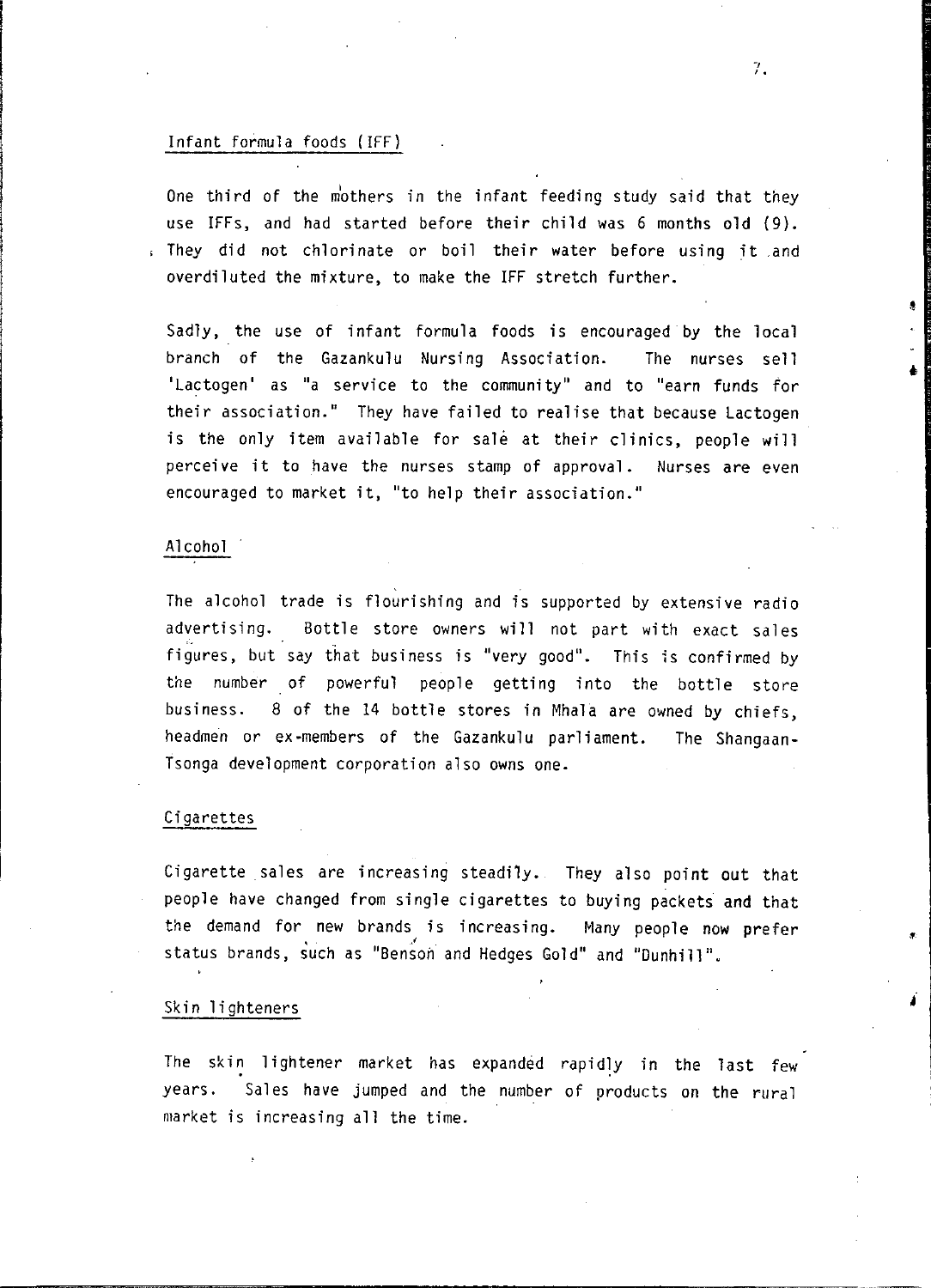Given this profile of the diseases of poverty, and the increase in potentiall: harmful practices, the next section looks at how adequate the health services are to cope with these problems.

## **THE HEALTH SERVICES**

This section considers the scarcity of resources for health care, and shows the impact that this has on accessibility to and quality of care.

## **Accessibil ity**

An accessible service is less than 5km from people and provides care at all times, at a cost they can afford. Health service pol icy and the behaviour of health workers should not alienate people.

#### Di stance

About half the people of Mhala live more than 5kms. from their nearest health facility and Tintswalo Hospital, (the only one in Mhala), is situated in the north-west corner of the district. It has already been stated that transport is inadequate and expensive ..

"Distance problems" influence patients' attendance at the health service. Although Tintswalo serves more than 50 villages, in February 1984 70,7% of our outpatients came from only 8 villages. Five of these are Lebowa villages. The three Gazankulu villages comprise \3 % of the population of Mhala. The same 8 villages referred to above accounted for 59,9% of the deliveries at Tintswalo in 1983. Attendance at clinics is also affected. About half the ill patients and children at child health clinics come from the village that the clinic is in, and attendance decreases progressively as villages get further away.

## Cost

-<br>-<br>-

Nany outsiders consider our care "cheap", but it is beyond the means of our community. This is confirmed by two sets of data. The first shows that attendance dropped after a recent fee increase, and the second that nearly twice as many people attend for in the first versus the other weeks of each month.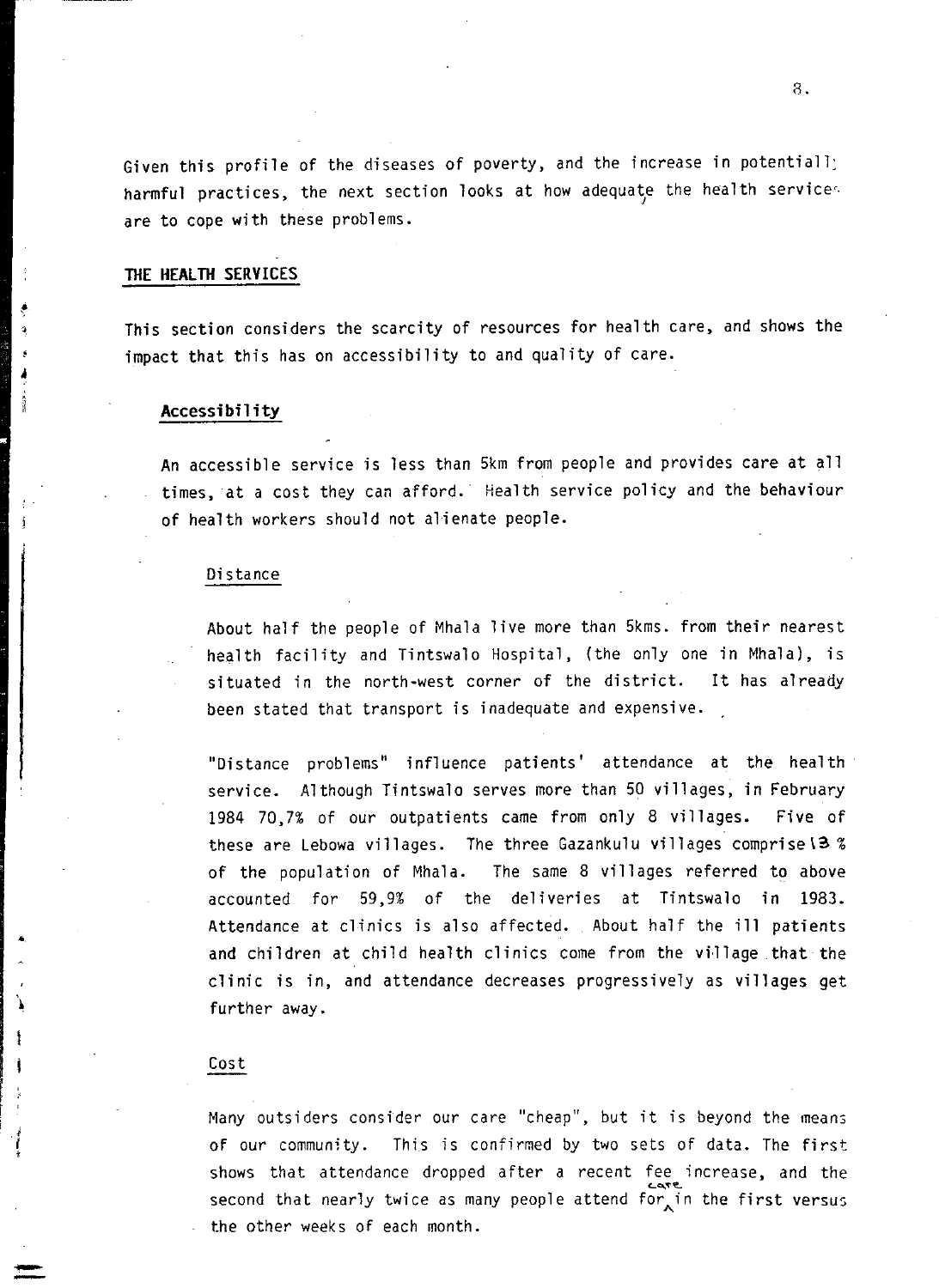In October 1982 fees were doubled. This was associated with our first drop in attendance and in admissions since 1977, the time of the last fee increase. Tables 6 and 7 show that, instead of an expected 10% increase in service use, there was a drop in attendance at all but free services. In the first two months after the fee increase, attendance figures showed little change. This was followed by a sharp decline, and then a gradual increace in attendance.

| ٦<br>c<br>- 10 |  |
|----------------|--|
|                |  |

# ATTENDANCE FOR HEALTH CARE IN MHALA BEFORE AND AFTER THE FEE INCREASE OF OCTOBER 1982

| Category of care            | Cost<br>before<br>increase | Cost<br>after<br>increase | October<br>1981<br>-September<br>1982 | October<br>1982<br>-September<br>1983 | % change<br>before/<br>after |
|-----------------------------|----------------------------|---------------------------|---------------------------------------|---------------------------------------|------------------------------|
| Hospital                    |                            |                           |                                       |                                       |                              |
| Admissions                  | R3.00                      | R5,00                     | 14 231                                | 13 082                                | $-8.1%$                      |
| Inpatient days              |                            |                           | 145<br>189                            | 132 460                               | $-8.8%$                      |
| Average inpatients/day      | $\ddot{\phantom{1}}$       | $\bullet$                 | 397.8                                 | 362.3                                 | $-8.9%$                      |
| Outpatients                 | R1,50                      | R3,00                     | $\overline{70}$<br>921                | 56 286                                | $-20.6%$                     |
| Mobile Clinics              |                            |                           |                                       |                                       |                              |
| III patients                | R <sub>0</sub> .80         | R <sub>2</sub> ,00        | 350<br>$\mathbf{1}$                   | 1 029                                 | $-23.7%$                     |
| Clinics                     |                            |                           |                                       |                                       |                              |
| Ill patients                | RO.80                      | R2.00                     | 056<br>80                             | 59 261                                | $-26.0%$                     |
| Ante-natal care             | R4,00                      | R8.00                     | 577<br>20                             | 20<br>296                             | $-1.4%$                      |
| Child health clinics        | Free                       | Free                      | 52 873                                | 53 532                                | $+1.2%$                      |
| <sup>-</sup> amily planning | Free                       | Free                      | 001<br>4                              | $6 - 112$                             | $+34.5%$                     |
|                             |                            |                           |                                       |                                       |                              |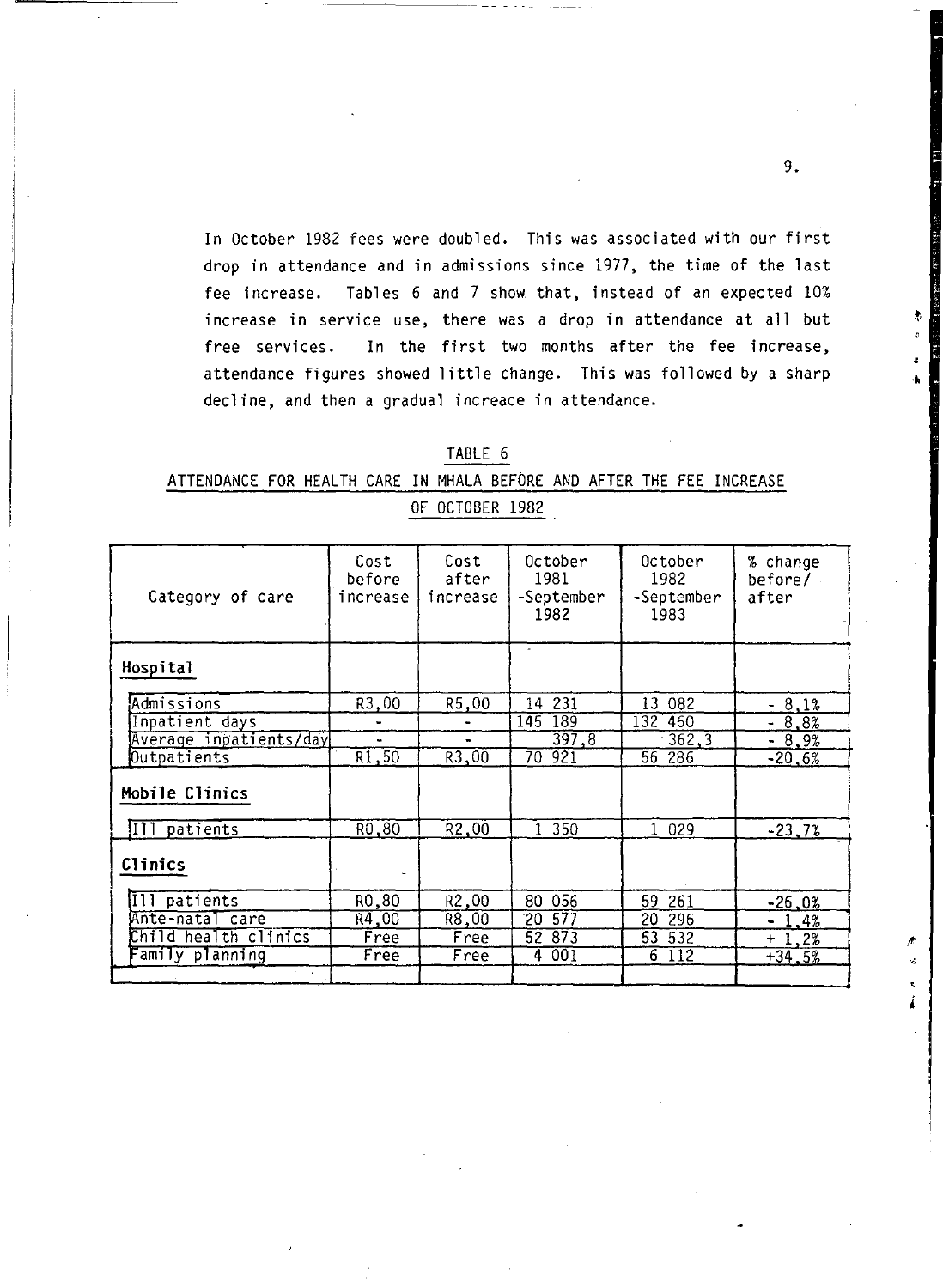| ╸<br>the contract of the contract of |  |
|--------------------------------------|--|
|                                      |  |
|                                      |  |

# COMPARISON OF EXPECTED\* VERSUS ACTUAL ATTENDANCE OF ILL PEOPLE FOR HEALTH CARE IN MHALA IN THE YEAR

AFTER THE FEE INCREASE OF OCTOBER 1982

| Category of care | Expected attendance<br>Oct. 82 - Sept. 83 | Actual attendance<br>Oct. 82 - Sept. 83 | % shortfall |
|------------------|-------------------------------------------|-----------------------------------------|-------------|
| Admissions       | 15 782                                    | 13 082                                  | $-17,12$    |
| Inpatient days   | 177 136                                   | 132 460                                 | $-25.2%$    |
| Inpatients/day   | 434.8                                     | 362.3                                   | $-16.7%$    |
| Outpatients      | 82 056                                    | 56 286                                  | $-31.4%$    |
| Clinics          | 90 864                                    | 59 261                                  | $-34.7%$    |

\*The "expected" figure is based on the average increase in attendance per annum, based on a 5 year review for hospital statistics and 2 years for clinics

Further data to confirm that our patients cannot afford care is that 65,8% more outpatients are seen at Tintswalo during the first week of each month than in each of the other three weeks. This is because people have more money at this time. December is the exception. It has equal attendance in all 4 weeks, probably because migrant labourers are home.

### Time

We *see* far fewer patients at night than we estimate need to be. This is because of the high cost of night transport and the 5-00 p.m. clinic closing time.

#### Alienation

If people feel alienated from the health service they are less likely to seek help from it. Health workers should therefore develop good relationships with their patients, inform them adequately, not be elitist, and show respect for traditional beliefs and practices. Table 8 below shows how health workers tend to alienate people from the health service. These practices are intrinsic to the health services and are re-inforced by the class background of the nurses.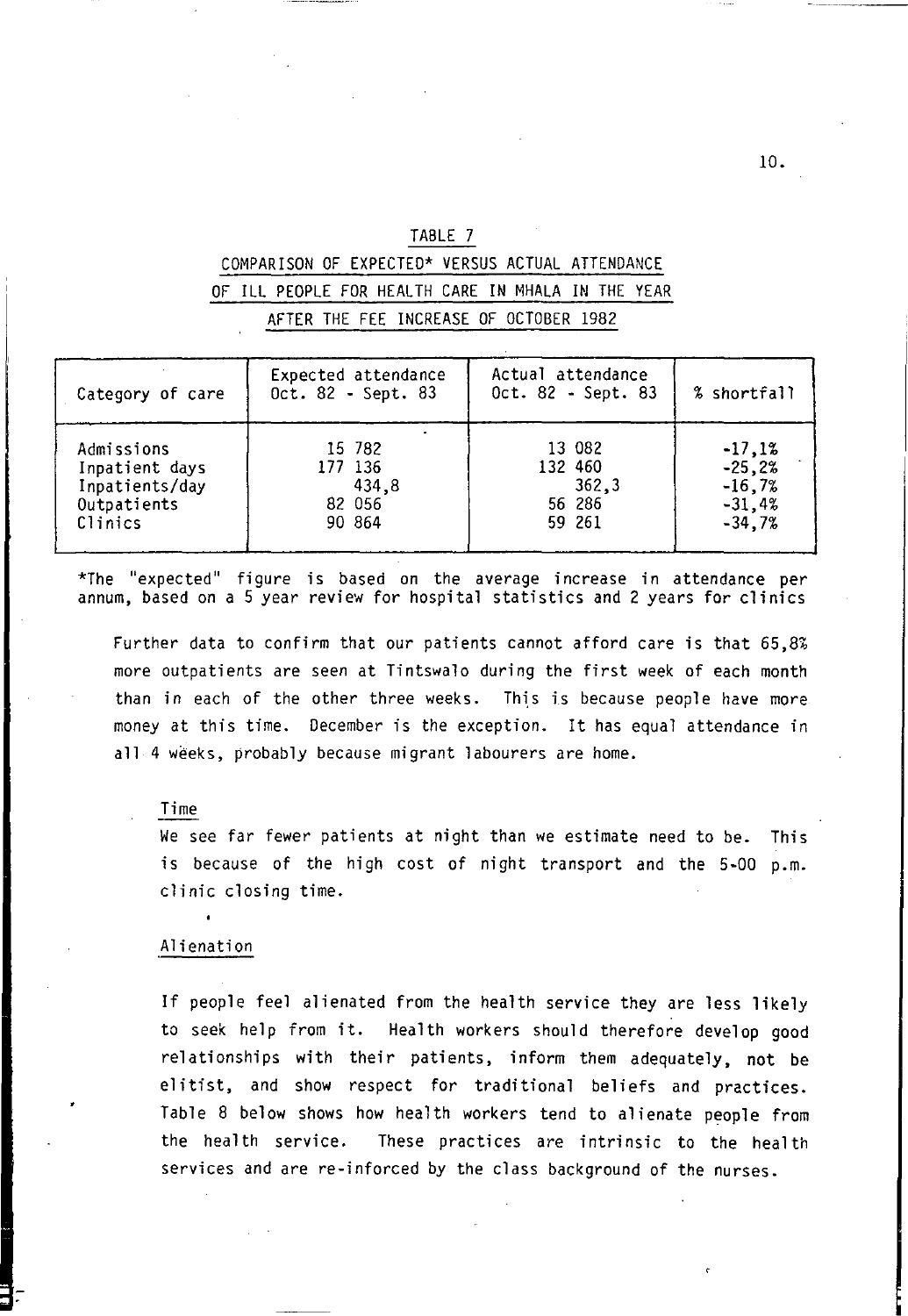## TABLE 8

## THE IMPACT OF HEALTH WORKER BEHAVIOUR ON PATIENT ALIENATION

| Category                                           | Increases Alienation                                                                                 |
|----------------------------------------------------|------------------------------------------------------------------------------------------------------|
| Relationship between health<br>worker and patient. | Patients treated as another unwelcome<br>addition to the day's burden.                               |
|                                                    | Patients feel insecure and ill at ease.                                                              |
|                                                    | Patients hold their emotion back.                                                                    |
|                                                    | Patients (e.g. in the wards) treated as<br>inanimate objects and as if they didn't<br>exist.         |
|                                                    | Patients do not like the nurse.                                                                      |
| Nurses information<br>to patients.                 | Does not inform patients: about their<br>illness and care.                                           |
|                                                    | Uses big words.                                                                                      |
| d.                                                 | Makes patients feel that what she is doing<br>is above their ability to understand.                  |
| Traditional beliefs.                               | Thinks traditional customs and beliefs are<br>backwards.                                             |
|                                                    | Discourages all customs and beliefs, often<br>rudely and mockingly.                                  |
| Elitism                                            | Powerful people don't have to queue.                                                                 |
|                                                    | Special care (e.g. in the wards) is given<br>to more affluent patients.                              |
|                                                    | Scolds mothers e.g. those whose children are<br>malnourished) without considering their<br>problems. |
|                                                    | Relates to patients as if they were inferior.                                                        |
|                                                    |                                                                                                      |

The relationship between alienation and traditional beliefs and practices requires special attention. It is a wide field, so I will only attempt to ,draw out the common threads.

Traditionq1 beliefs, practices and therapies can be divided into helpful, harmful and neutral groups. In our area a helpful practice in diarrhoea is to give babies a drink made from the "konono tree",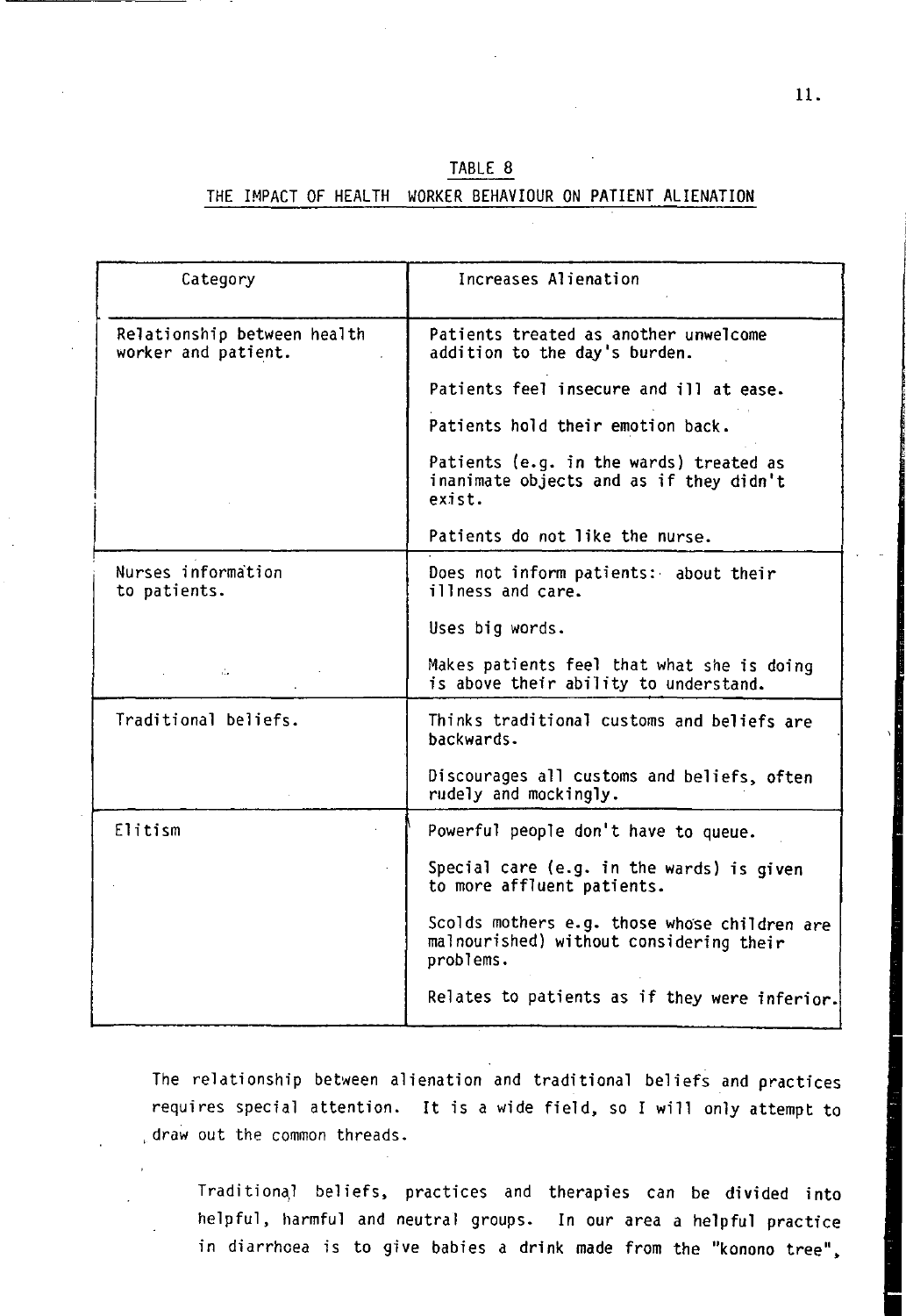and harmful ones are to withhold food and fluids from children with diarrhoea and to give them enemas. A neutral practice is. to rub "medicine" onto the depressed fontanelle "to help pull it up".

All traditional beliefs and practices are under pressure. Traditional beliefs about tuberculosis and the practice of breast feeding remains strong. All 39 women in a random survey in 3 villages believed that tuberculosis is caused by one of three forms of improper sexual practice. after the death of a relative (10). All 46 mothers in a village based study breastfed their children, about *3/4* for more than a year (9). In contrast, some beneficial practices are disappearing. These include regular between-meal snacks for children, wrapping *very* small babies in a clay mould (a traditional incubator), and squatting to support the vaginal wall when delivering a baby.

Most common diseases have traditional names, therapies and beliefs associated with them. Kwashiorkor and marasmus are the exceptions. They are "new diseases".

There are strong arguments in favour of contact with traditional healers. This is not allowed at Tintswalo  $\div$  a policy dating from the time of mission control. Many patients choose to seek care only from traditional healers, or to get care from both traditional and modern sources. Care from traditional healers is readily available in Mhala. There are even training schools in our area.

#### Proportion of need met

The problems of distance, time, cost and.alienation result in only a small percentage of the need for health care being met. The details are presented in Table 9 below.

"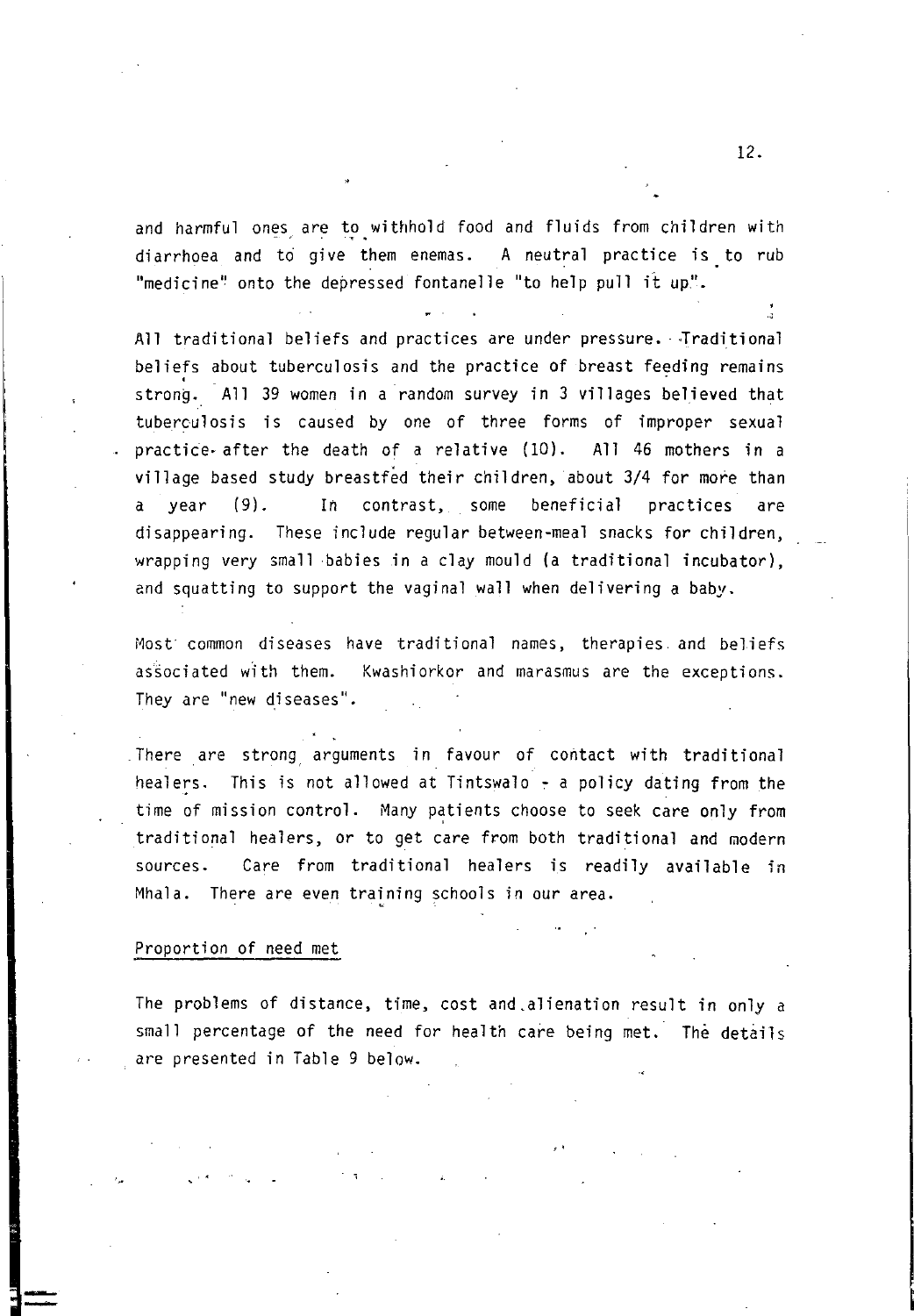| Category of<br>care     | Needs Estimate<br>Based on           | Need in<br>Mhala | Total Care<br>Delivered | % of Need<br>Met |
|-------------------------|--------------------------------------|------------------|-------------------------|------------------|
| Ill patients            | 3 visits per person<br>per annum     | 456 000          | 146 480                 | 32,1%            |
| Ante-natal care         | 8 visits per<br>pregnant woman       | 36 000           | 26 660                  | 74,1%            |
| Deliveries              | Number of births                     | 4 500            | 3.350                   | 74,4%            |
| Family Planning         | 1 in 2 women of child<br>bearing age | 60 000           | 5 1 5 0                 | 8,6%             |
| Child health<br>clinics | 6 visits per under 5<br>per annum    | 240 000          | 58 890                  | 24,5%            |
| Home visits             | 1 visit per house-<br>hold per annum | 50 600           | 1 580                   | 3,1%             |

TABLE 9 PERCENTAGE OF NEED MET BY HEALTH SERVICES IN MHALA

It is important to recognise that patients' needs for health care are real and that it is a fallacy that people in rural villages "don't want our care". If measures are taken to improve accessibility attendance will increase significantly. This is confirmed by the much higher rates of attendance when people have money and when they live near health services. Our mass immunisation campaigns immunised more children than there were believed to be in Mhala (ll). This was because the service was accessible as immunisation was available free in every village and extensive information helped to overcome alienation.

## The systematic exclusion of the poor

Our experience suggests that the poor are being systematically excluded from health care.

We do not have data to prove that poor people are the most affected by the costs of care and transport, but one can safely assume that this is true.'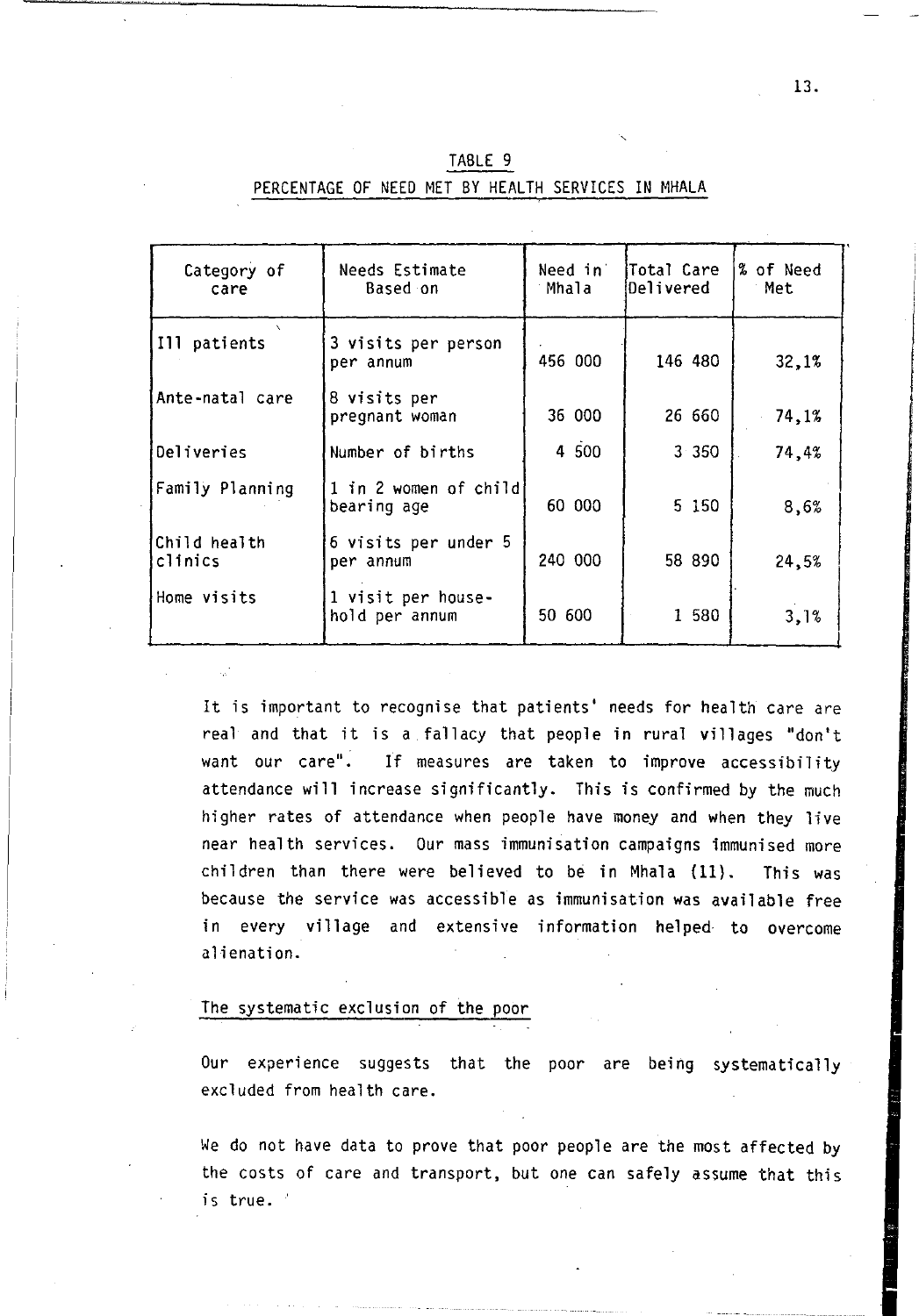Howevery, exclusion of. the poor, goes; beyond. money., We can: draexamples, from attendance at: child! healthy clinics; and from the cangroups: •.

Poor:' peop.Te: are: embarassedl to: attendi chiild: heaTth: clifnics; as; they/ havebecome al socijall event: where: mothers; show their babies; off. UnfortunateTy, our heallth workens; have hefghtened: thi's probTem by scolding, the mothers off poorly dressed or malnourished children...

The: next: examp:Te: comes; thom am experience, fm teaching; a "care: group!" about; usi'ng "sugam andl sailt; waten!" for di'arrhoea... The "care: gnoupl" womem i'ndicatedl that: most: had! sugar and salt: at: home... However they; said! that: because: it: was; near: the endl of the month) few people i'm the viillage would have these items. v, iii.liagers; are poorer than us:.." They: knew: thiis, "because: other-

A, "care: gnoup" opem day provides another: exampTe... The "care: group" cames i'm siinging, ledl by a womam with a watch, stocklings and, chi;fifom b l'ouse.. The fourth woman had not stockd ngs or: watch and! the seventh not chifffiam blouse.. CJothing; got: poorer,, untill near: the end! some womem came? fm wijth not shoes; andl with torm c:l'othes... They sneakedl i'm andl stoodl at; the back; so that; only, thei'n: faces; were: vi's;ibile,., That: sont: off humi Hi'ati'on must; certai'nTy prevent; other poor womem firom joi'ni'ng the group...

## Quality of care

What fs; the quallity of care: for those people: who actually reach the healtth services?'

Tiintswallo;, fits; tenl cilimics: and one: healith centre: had' a, totall budget: of: R2: 382: 200) in 1982.. 83,2% of this; was spent: on sallaries.. The doctor: patient: ratio has, ranged: between 1::12, 700, and 1::30, 400, over the Tast. 2! years... There! i's; one; registered! nurse; per: 2' 160: peop:le...

-

This section considens, the quality of care in our different secvices.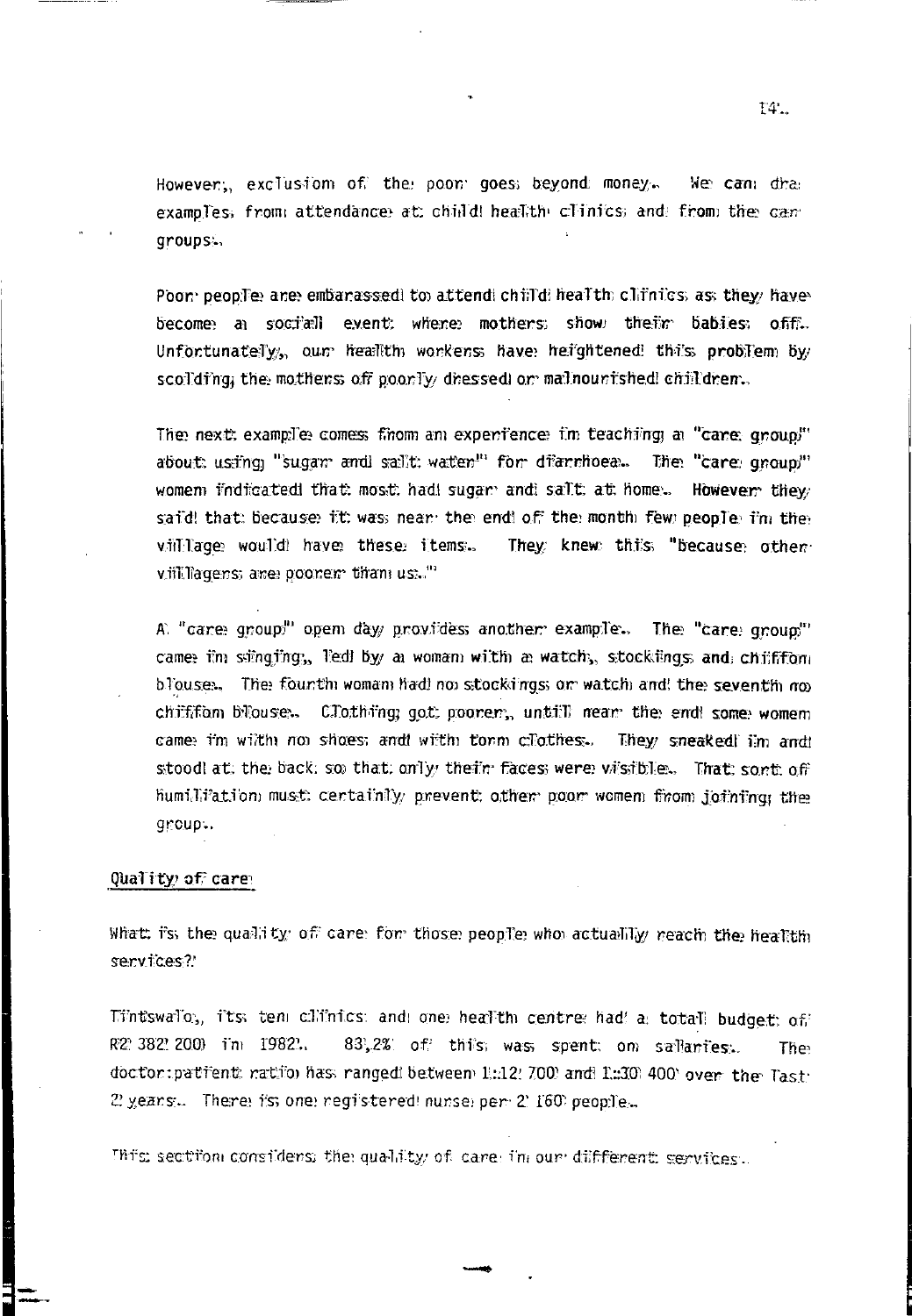## In-patients

In 1982 we had an average of 406 in-patients per day in our 260 beds, and only R12.59 per capita per day to spend on their care.

Depending on the number of doctors available, each looks after between 40 and 135 patients per day in addition to other responsibilities. Each registered nurse has 45 patients under her care. She also does not have enough nurses to help her.

There is a shortage of facilities. For example, until recently we had only 1 incubator. This was often shared by 4 babies while others waited their turn. Wheelchairs take more than a year to get.

Our shortage of resources limits the quality of care we can give to the point where many in-patients do not get the care they need.

#### Out-patients

 $\mathcal{A}$ 

Our out-patients department was designed to cope with 80 patients a day. The 1982 daily average was 191.

After waiting some hours, more than half our patients are seen by registered nurses who have not been trained to diagnose or treat illnesses. The nurses work under the pressure of trying not to refer too many cases to the already overloaded doctors.

#### Clinics

There are 10 clinics in Mhala. They are usually staffed by a registered nurse, nursing assistant and "cleaner". We need 20 registered nurses in our clinic service, but only have 7.

The clinics see an average of 22 ill people per day. Until some clinics got PHCNs. no registered nurses had been trained to diagnose or treat illnesses. Many clinics do not have PHCNs, so even now our clinics do not give many patients the treatment they need. Even worse, care is often in the hands of a nursing assistant, whose hospital based training prepared her for menial tasks only.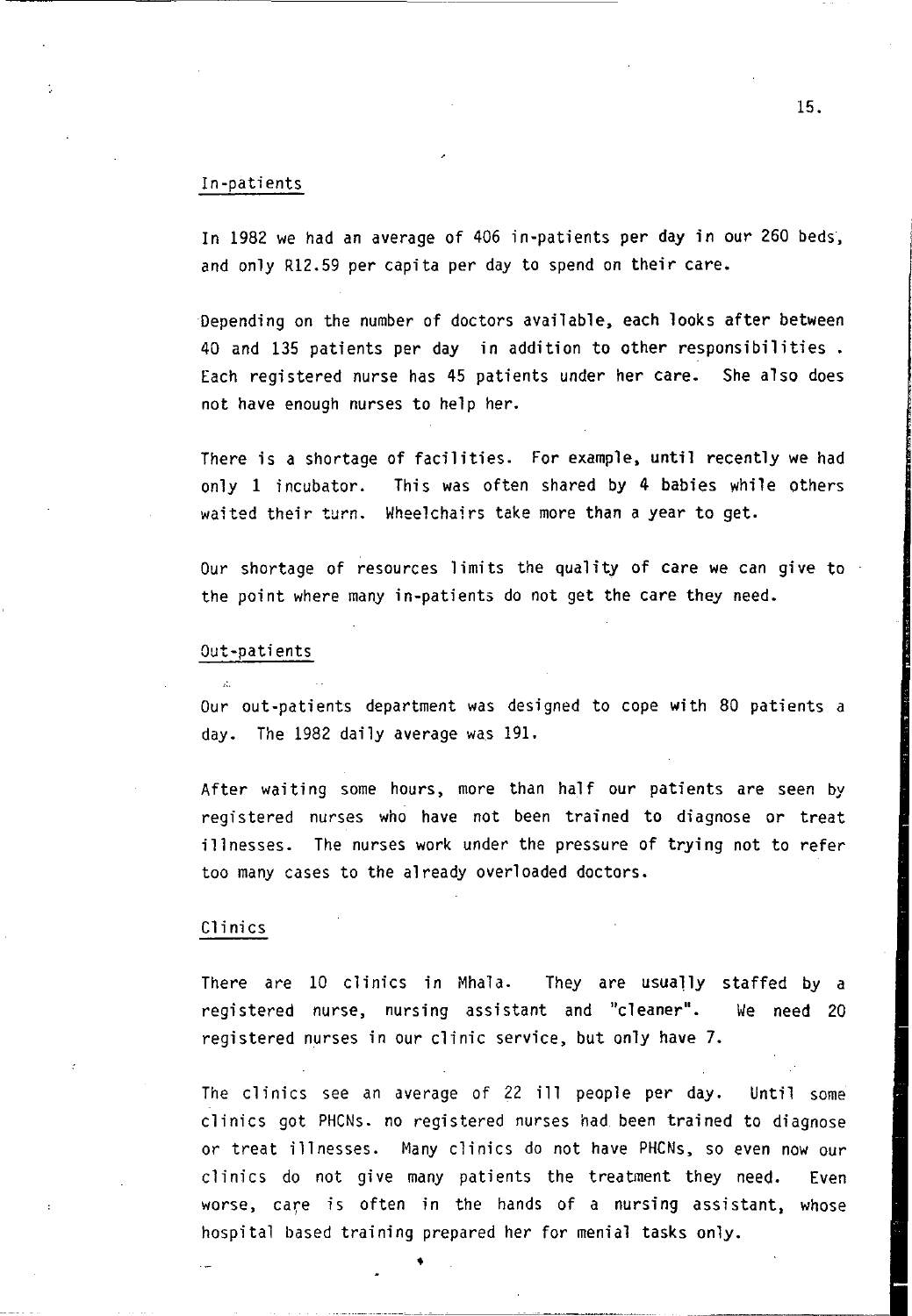Quality of care is further limited by clinics running out of drugs an not having equipment, and by inadequate communication, transport an referral systems.

More details of clinic care are given in the paper "How well do' our rural clinics function?" (12).

#### ·Chronic disease care

Until recently, in spite of their need for special care and information; chronic disease patients joined the normal out-patients queue. They waited a long time, were rushed through, and left ill-informed. The outcome of this is reflected by the fact that only 42,1% of TB patients received enough medicine to cure them in 1980/81. A brief record review has shown poor attendance by hypertensive, diabetic and asthmatic patients.

## Community health worker care

 $\mathcal{L}$ 

There are 9 community health workers in Mhala. The paper entitled "Community Health Workers in Mhala - perversion of a progressive concept" (13) argues that community health workers have probably taken us backwards, rather than forwards. This is because they do not provide curative care, and because their preventive care and community development work has been ineffective.

Our inadequate resources result in us' providing poor quality care in all branches of our service. The quality of care is even worse than our resources dictate, because health workers have learnt to accept and work within an inadequate system. They judge their standards of practise against their experience, and so services and practices that would be totally unacceptable elsewhere are the norm in our area. For example:

- it is acceptable to treat patients without examining them.
- workers can function in areas where they have inadequate skills.
- we don't need to explain to patients what is happening to them.
- patients can die because we don't have an adequate referral service.
- it's "too bad" if things are out of stock or supply is short patients will just do without.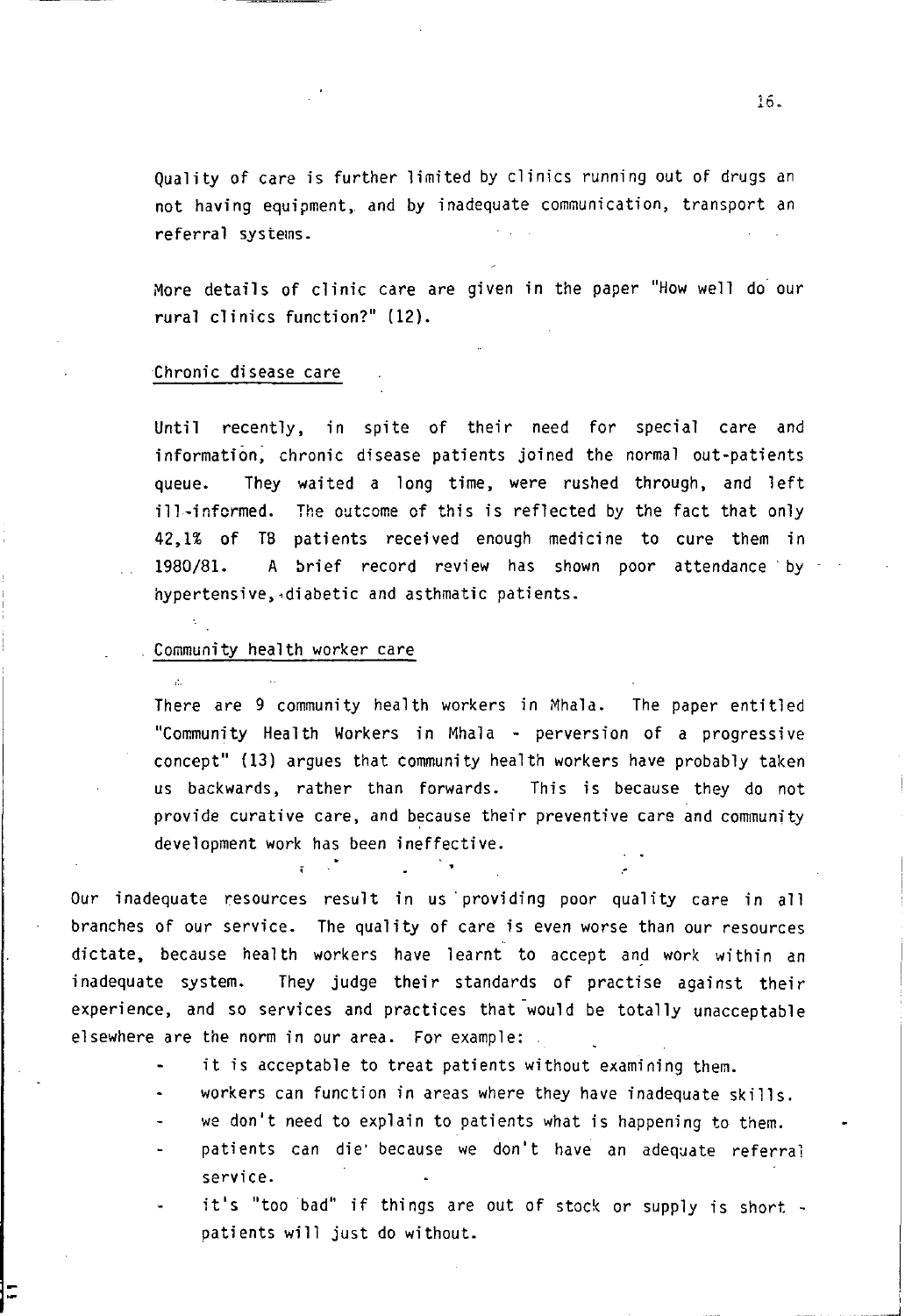None of these are planned approaches. They happen because of the framework within which care is delivered.

## **THE EFFECTS OF THE HOMELAND POLICY**

Tintswalo hospital and its neighbour, Masana, were previously responsible for the care of the communities around them. **Tintswalo now serves the Mhala** district of Gazankulu and Masana the Mapulaneng district of Lebowa. The implementation of homeland policy has led to fragmentation of health services and divisions between people.

## **Fragmentation of health services**

Before homelands were introduced, the logical approach of serving nearby communities, co-ordinating services and communicating with each other, was applied. Figure 1 (below) shows the Mhala district of Gazankulu (Tintswalo's responsibility), and the Mapulaneng district of Lebowa (Masana's responsibility). Each is now responsible for community health services on the other's doorstep. This wastes scarce staff-time and transport, and weakens an already inadequate support system.

THE LOCATION OF TINTSWALO AND MASANA



KEY. Mhala, Gazankulu.  $\frac{1}{\sqrt{1-\frac{1}{\sqrt{1-\frac{1}{\sqrt{1-\frac{1}{\sqrt{1-\frac{1}{\sqrt{1-\frac{1}{\sqrt{1-\frac{1}{\sqrt{1-\frac{1}{\sqrt{1-\frac{1}{\sqrt{1-\frac{1}{\sqrt{1-\frac{1}{\sqrt{1-\frac{1}{\sqrt{1-\frac{1}{\sqrt{1-\frac{1}{\sqrt{1-\frac{1}{\sqrt{1-\frac{1}{\sqrt{1-\frac{1}{\sqrt{1-\frac{1}{\sqrt{1-\frac{1}{\sqrt{1-\frac{1}{\sqrt{1-\frac{1}{\sqrt{1-\frac{1}{\sqrt{1-\frac{1}{\sqrt{1-\frac{1}{\sqrt{1-\frac{1}{$ **()'** Tintswalo Hospital . **• ()** Masana Hospital.

FIGURE 1.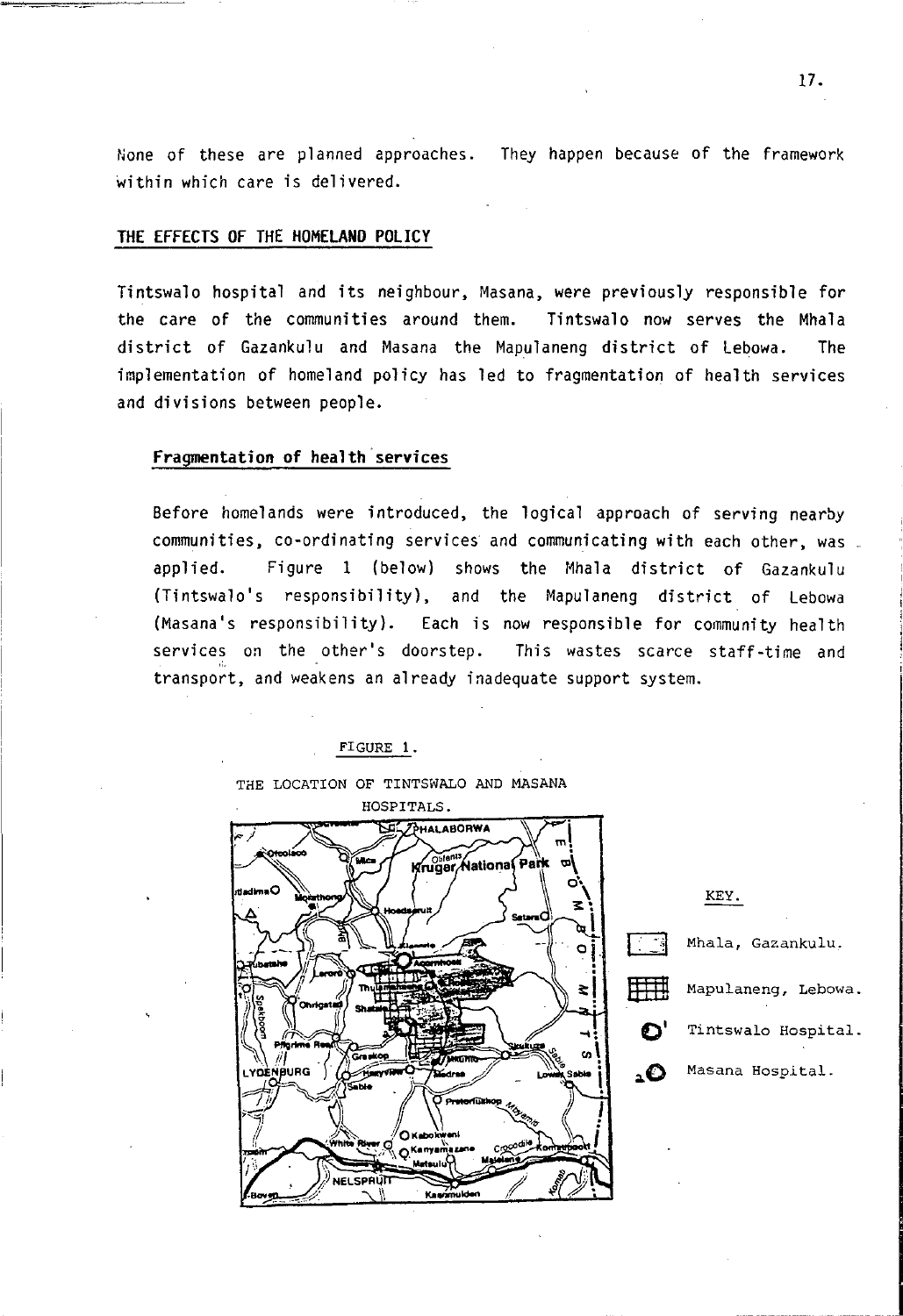The hospitals no longer co-ordinate policy. For example, when we wanted to co ordinate TB care, we were told that "Gazankulu can do what it wants to, bu Masana will follow Lebowa's policy". During the polio epidemic we again wante. to combine efforts. We were told that "we must run our own immunisation campaign and they will run theirs". Even in the face of an epidemic, fragmentation held.

Nowadays, Tintswalo and Masana's superintendents and matrons seldom communicate with each other. But, it goes deeper than this. The hospitals nurses are now separated into the Gazankulu and lebowa Nursing Associations and discuss "common interests" with nurses of hospitals hundred of kilometres away, instead of down the road. Even the idea of an informal local discussion group has received little interest.

## **Divisions** between people

The health services make no official distinction between the people that they treat. Nonetheless, people are beginning to understand that Masana belongs,to the "Sothos" and Tintswalo to the "Shangaans". For example,

- some patients have been told by Masana staff to go to "that Shangaan hospital".
- patients referred from Tintswalo's clinics to Masana have had to pay again, unnecessarily.
- ambulance drivers from Tintswalo 'have refused to take patients to the "lebowa hospital".

None of these practices are official policy, but occur as a result of a policy based on ethnic divisions.

The following brief examples further illustrate how the homeland policy has created divisions between people.

- There has been a drop in "non-Shangaan speaking nurses" Tintswalo. This is because they are discriminated against in at promotion and postgraduate training opportunities, and because Tintswalo only accepts "Shangaan speakers" for nursing training.
- Because the polio epidemic occurred mostly in Gazankulu, we were told by "non-Shangaan speakers" that they didn't need to get their children immunised because "polio is a Shangaan disease".
- Allandale, a "Sotho speaking" village in Mhala insists on care from "the Sotho hospital" and not from Tintswalo.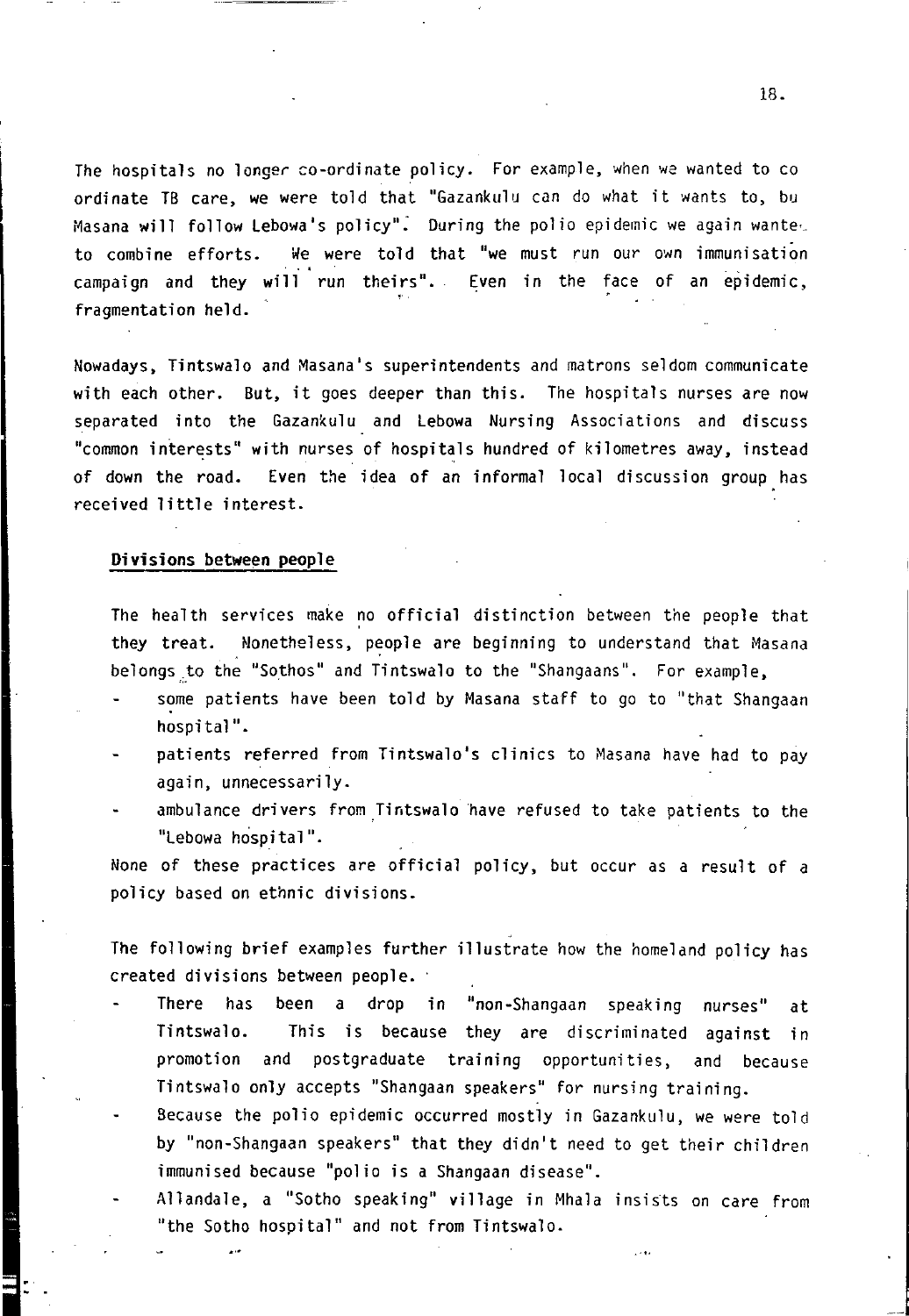People in Okkernotboom (in Gazankulu) now have to pay for water because their borehole has been transferred to Lebowa. Lebowa people using the same borehole don't pay.

The pursuit of the homeland policy in our area has created extra problems for the health services because it leads to fragmentation of services and divisions between people.

#### **CONCLUSION**

The people of Mhala display a pattern of disease that is associated with poverty. Our health service is not able to combat poverty, nor to provide high quality accessible health care.

Indeed, the health care system is distant from the community, not only in kilometres, but also because of the time and money required to reach and use the services. This, combined with our inability to adequately communicate with " ·users of our services, has resulted in us meeting only a small proportion of the need for health care and to a systematic exclusion of the poor.

Largely responsible for this situation is the shortage of finance, staff, facilities' and equipment. The mediocre quality of care that results is reinforced by the fact that it has come to be accepted by health workers as the norm. Finally, the creation of separate health services in each homeland has resulted in fragmentation of services and divisions between people, both of which affect health care. These in turn adversely affect the quality and accessibility of care.

Despite these obstacles we believe that it is still worthwhile trying to develop health services in Mhala. The reasons for this are:

- health services are an important need in rural areas. As they can be. improved, this should be done.\*
- the standard of what is considered acceptable quality and accessibility of care in rural areas needs to be raised.

\*The series of papers presented to this conference on clinics and mobile<br>clinics, and on tuberculosis, school health and immunisation services show how these services can be improved,but only up to a point, within current constraints.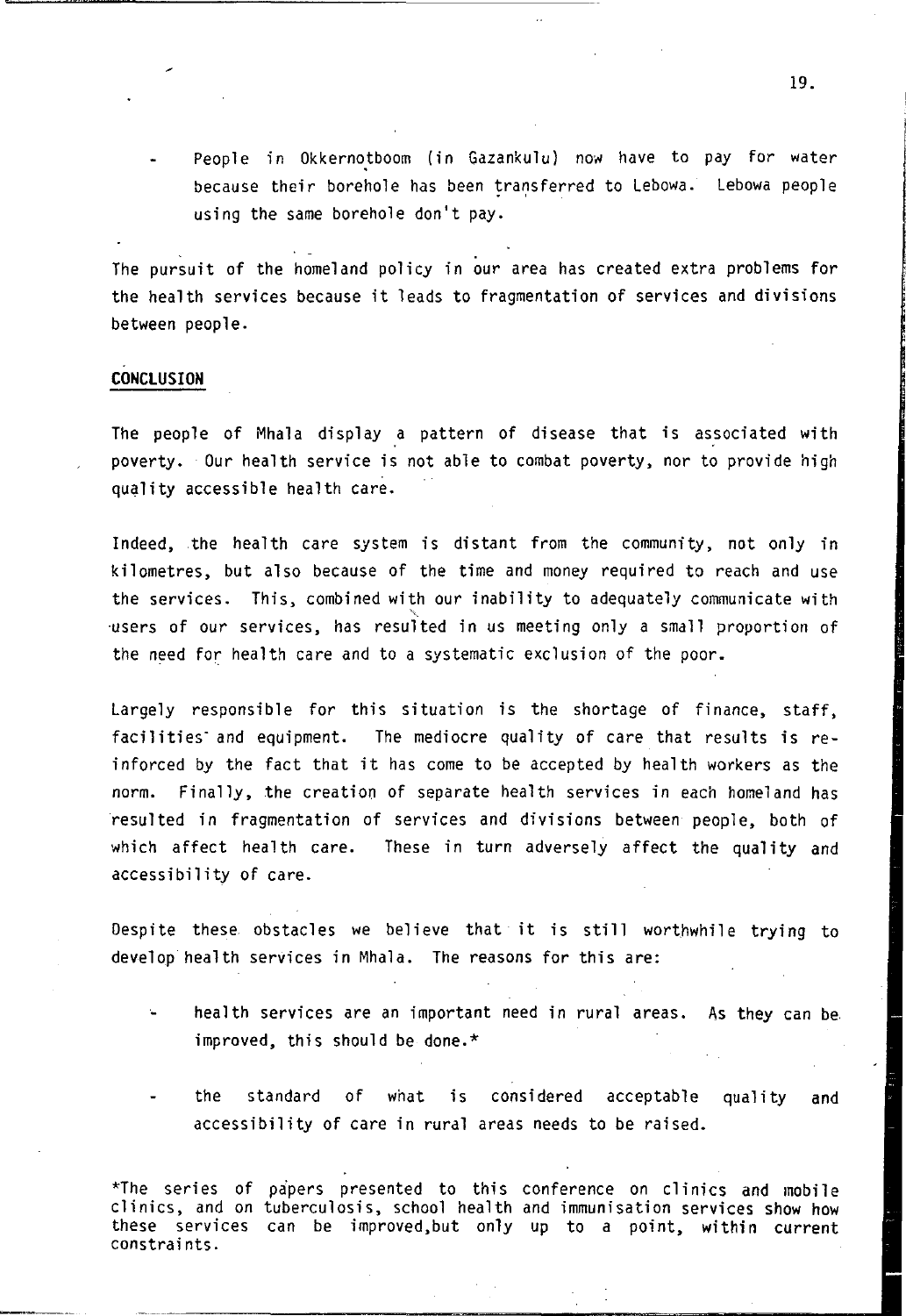- alternative methods of delivering health care have hardly bet explored in the South African context. This needs to be done.
- the extent of improvement possible under current circumstances must be defined.
- an understanding of what is required for the development of adequate health services is needed, so that when the commitment and resources for delivering first class care become available, we know what to do.
- the transformation to progressive health care will have to be built on the present service and its staff. Thus, the extent to which the present service and workers can be improved will minimise the task in the future. We also need to understand the blockages that will remain and to devise strategies to overcome them, even if we cannot implement  $\cdot$ these at present.

### REFERENCES:

- 1. De Seer C. The South African Disease: Apartheid, Health and Health Services, SARS, Forthcoming.
- 2. Savage M."The Political Economy of Health" Paper presented to the conference "Economics of Health Care", Cape Town, 1978.
- 3. Zwi A. "Fragmenting Health in the Homelands", SARS/DSG Information Publication, No.6, 1982
- 4. Zwi A. "Cholera A Tropical Disease?", Work in Progress, No.16, 1981
- 5. Institute for Development Studies, Rand Afrikaans University, A Development Framework for Gazankulu, Johannesburg, Rand Afrikaans University,1984.
- 6. Evian C., Waugh R. and Such E. Unpublished.
- 7. Buch E., Nyathi H., Ntlemo E., "The Nutritional Status of 1-5 Year Old Children in Mhala", Paper presented to the Second Carnegie Enquiry into Poverty and Development in Southern Africa, Cape Town, 1984.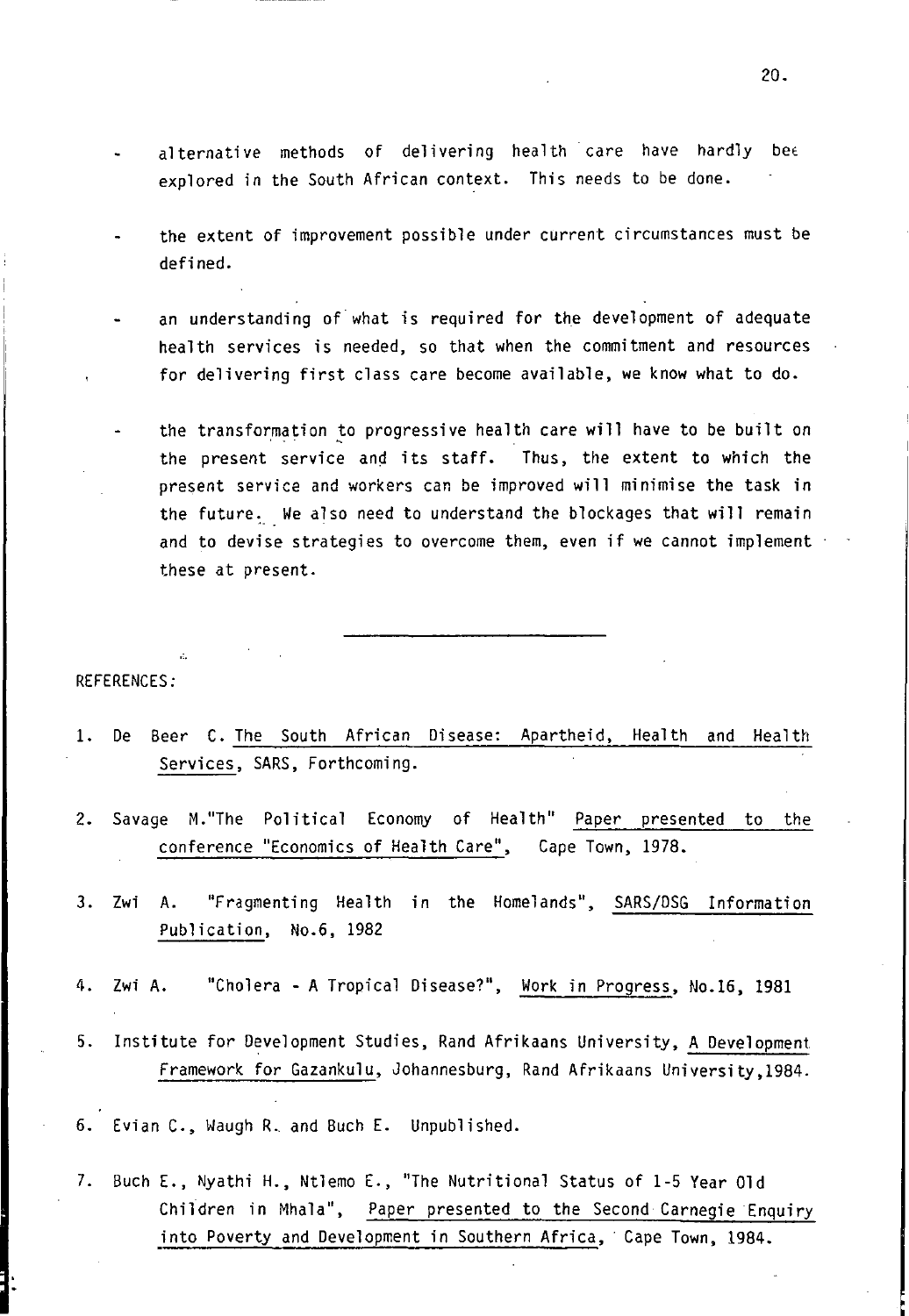- 8. Buch E. "School Health Services Problems and Prospects," Paper presented to the Second Carnegie Enquiry into Poverty and Development in Southern Africa, Cape Town, 1984
- 9. Buch E., Winkler G and Felix M. "Child Feeding Practices in a Black Rural Population" Paper presented to the conference "Health Realities in Africa", Medunsa, 1982.
- 10. Tintswalo Hospital Primary Health Care Nursing Class of 1982. "Beliefs and knowledge about TB in the Mhala district," Paper presented to the conference "Health Realities in Africa", Medunsa, 1982.
- 11. Buch E., Ntlemo E. and Nyathi H., "Mass Immunisation Campaigns The Tintswalo Experience", Paper presented to the Second Carnegie Enquiry into Poverty and Development in Southern Africa, Cape Town, 1984.
- 12. Buch E., Stephenson D. and Evian C., "How Well Do Our Rural Clinics Function?" Paper presented to the Second Carnegie Enquiry into Poverty and Development in Southern Africa, Cape Town, 1984.
- 13. Hammond M. and Buch E., "Are Community Health Workers in Mhala a Progressive Step?", Paper presented to the Second Carnegie Enquiry into Poverty and Development in Southern Africa, Cape Town, 1984.